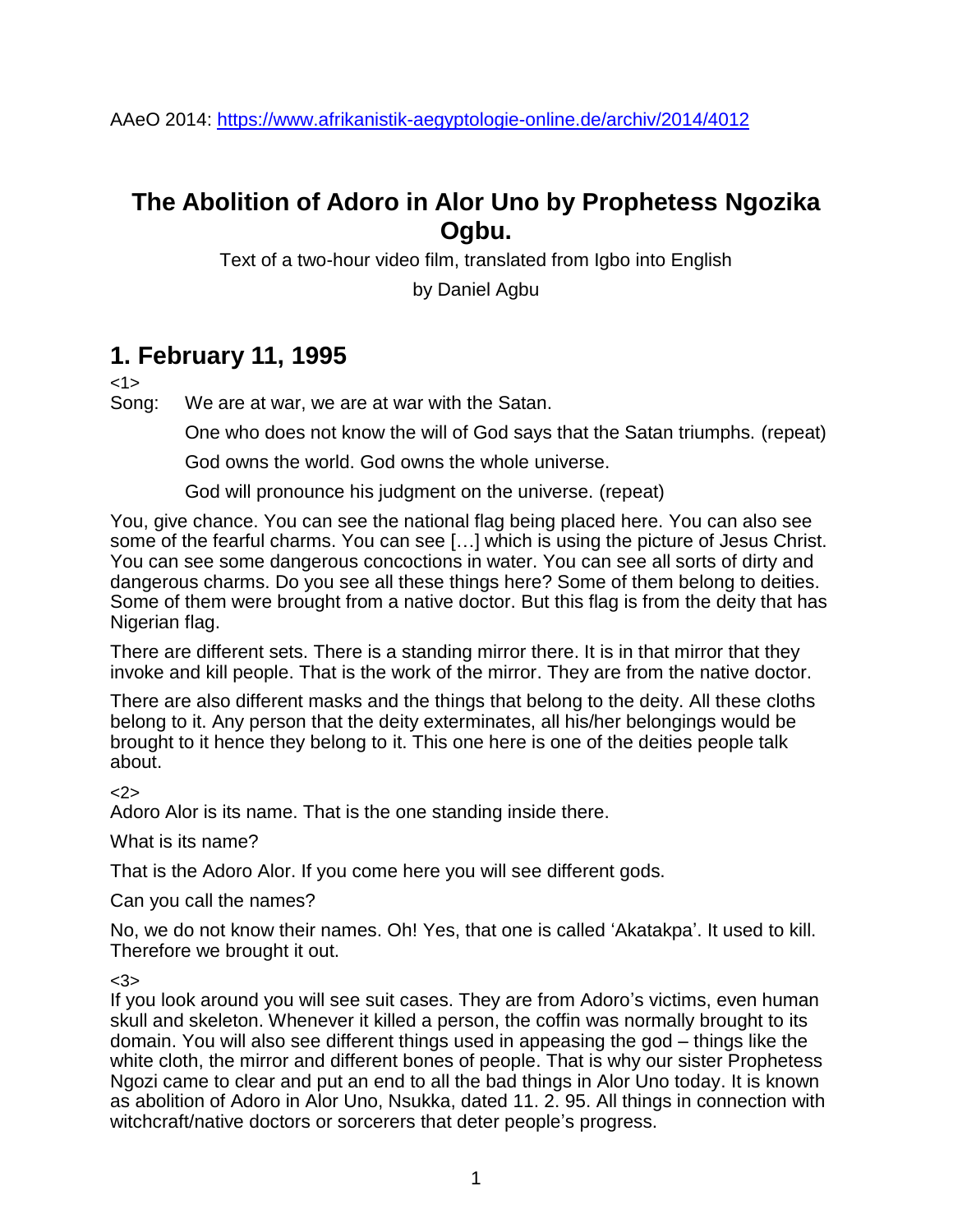If you look you will see the picture of Jesus Christ. We do not know what they do with it, but Prophetess Ngozi said that all those things have been set ablaze by God. Look around, you will see different gods made by different people which they brought and confessed that they have rejected, including also Satan and its principalities and actions they abscond from. You will see different types of idols that are harmful to human beings, also big masks.

#### <4>

With the present state of things, tell us those things on the drum.

Those things are idols/gods from the native doctor (sorcerer) Reuben Onah.

Were all these things brought out by him?

Yes. That mirror is what he used in killing people. He said that he will never worship the idol again.

What are those things over there?

They are the things from the deity (Adoro). They are part of the things belonging to it. Look at the cloths from its victims.

## <5>

For your information, it is Prophetess Ngozika Ogbu who is waging war against the supporters of bad omen and those that are enemies of progress. In the event of the present circumstances she said that God sent her to clear or put an end to those bad things today. We are living witnesses to what is taking place, and we try to relate to the world, the Alor people, Ibagwa in Nsukka Local Government Area. The actual state of things and the way they happened as a proof that they do not want the Adoro any longer or any idol worshiping. If you watch, you will notice the bicycles from the idol's victims, also a corpse was brought to it. The person was from Nsukka. Look at all those bicycles. They are from its victims. All the properties of its victims are usually brought to it. Look at those cloths (Hollandis). In fact, all household properties, e.g. table fan etc. It is after taking the corpse to it and whatever properties the person has, then the first daughter of the person would be given to the shrine without any bride price. That is why if you enter into the village, you will see people, i.e. women from different places, brought as sacrifice. They are not being married. My grandmother was a victim. She is from Ibagwa. Prophetess Ngozi was also a victim but she ran away. She refused to go there as a sacrificed person to Adoro. Today, she is a chosen person of God.

# <6>

These idols came from Reuben Onah's house. Among the things from his house are the old kobo currency and different types of human bones which he used to prepare idols or charms.

Do you say that Reuben has stopped practicing herbaI work?

Yes. He has repented.

Reuben, is he here? – No.

# <7>

These are the motorcycles from the Adoro's victims brought to it.

What are these things?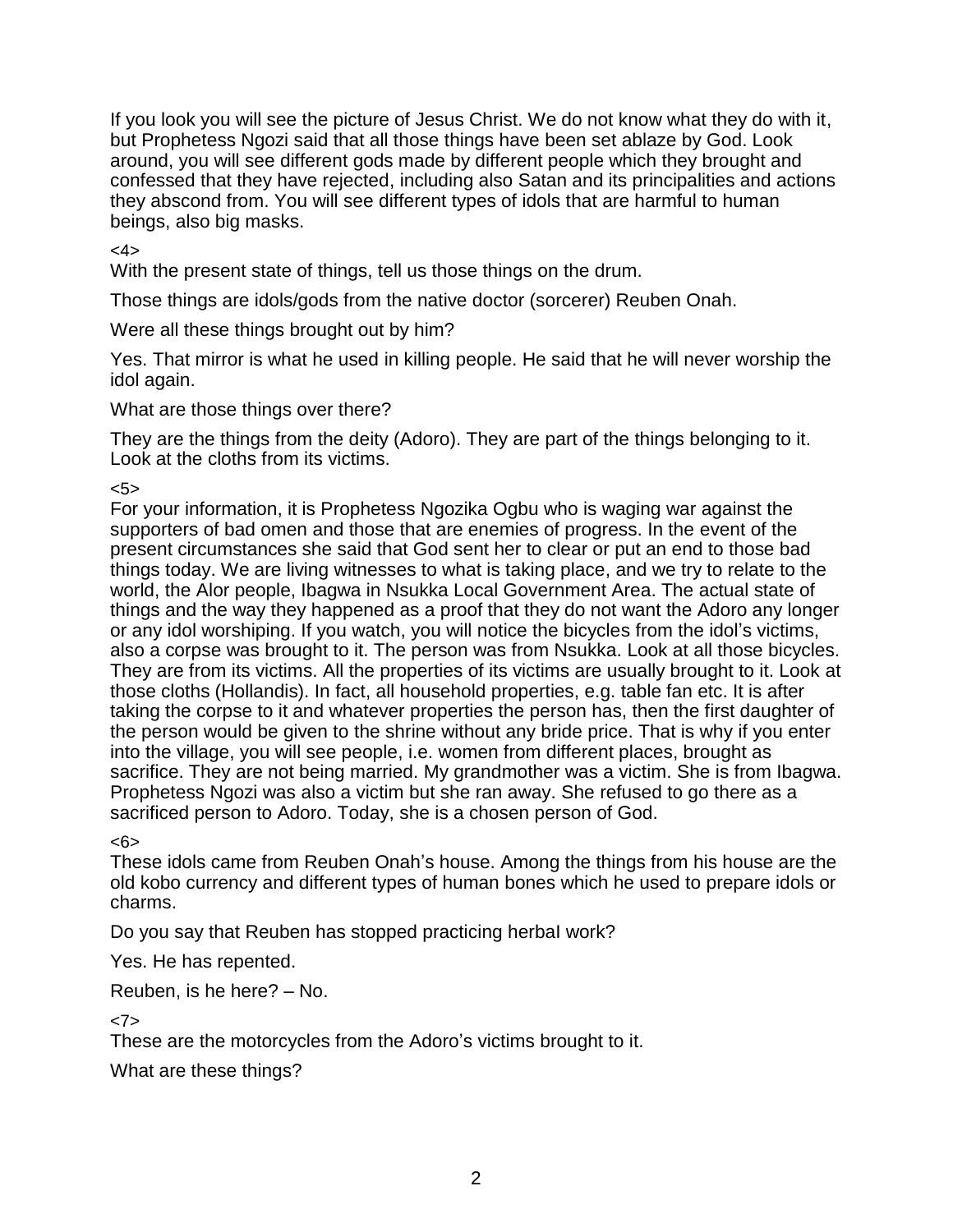It is animal parts. It is from the old people. Its name is Akabo. It was from the shrine. These sets of band instruments were from the shrine. Every year they play the drums for it in all the Alor community.

These are the idols or charms from the people who have repented and vowed not to worship idols. This sign-board is from the native doctor, Reuben Onah.

We understood that. These beds are [...].

They belong to the shrine. They were from the victims. There is no place the idol/shrine does not victimize people. Sometimes it used to kill the Yorubas, Igalas, etc. That is why you will see people here from those areas used to sacrifice to the idol or shrine.

This one is prepared by a wizard in human form. The day we brought it, it was speaking like human being. But Sister Ngozi sprinkled holy water on it and it stopped talking.

Taking a look at all these things, we saw things like war instruments, e.g. iron.

Yes. They are instruments of war. They use it in preparing 'juju' whenever they want to kill through thunder strike. It is being sent through thunder for destruction. We saw guns and also small rifles in this place.

With respect to the situation, tell us what you know about the guns?

The guns belonged to the shrine's victims, i.e. the people so killed by the Adoro. Whenever it kills a person who has a gun, definitely after bringing the corpse to it, all other things would follow. For example the bags and the iron pots etc. do not belong to one person. All these things belong to different individuals killed by the shrine.

What is that animal skull?

It is a cow skull used to appease the shrine. These are bones of cows and horses as well as skulls too.

Are there things like blood on them?

Yes. This one is a stick – an instrument for making music on wooden gong for the masquerade. It is ome ife jide ofo. The masquerade is a powerful one. Yes, but its power has stopped hence it is here.

The event has been peaceful, no fight, no quarrel which signifies that the people appreciate and support today's event.

<8>

Yes. Everybody is very happy, most especially, the young men and women. The reason is that if you look around you will not find a very nice building. It is because the prosperous youths were pre-maturely killed. If you go down this road you will see some good houses but the owners have died at bachelorhood.

Thank you very much. What do you call this deity?

'Ezeogu'. It is the Adoro's second in command.

What is that your name?

Chijioke Ogbu.

Is there the zeal, support and encouragement in the fight against the idols in this town?

Yes. All the home and abroad people of this town are in support of this war against idols.

Therefore, it is generally accepted.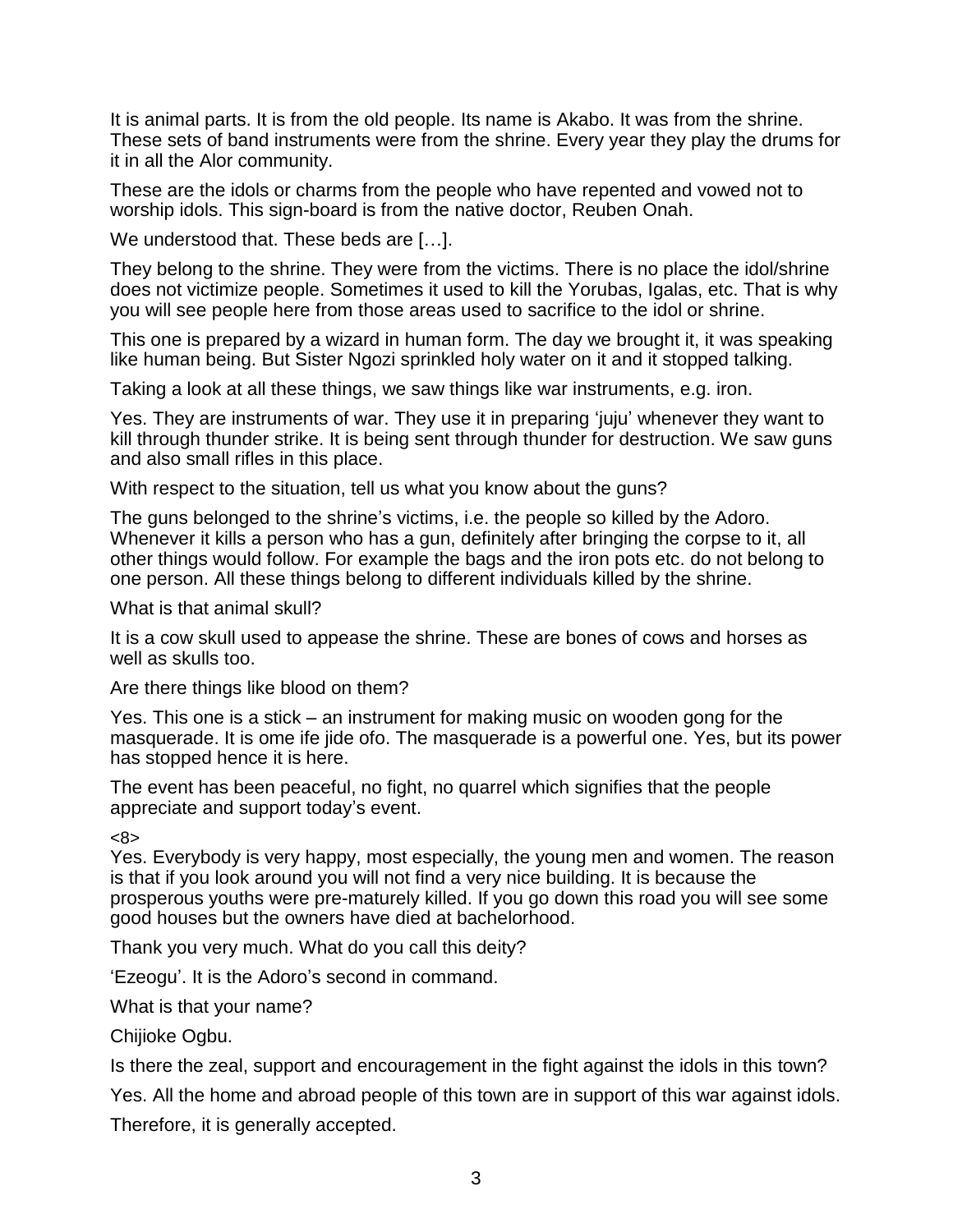Yes. Okay.

I am George Benson. Everybody is in support – the young and the old, home and abroad. My father was one of the very first persons who asked for the removal of the idols in his house.

Tell me his name.

His name is Odo nwa Ogbu.

These are the youths. Take it easy or else you step into that. Odo nwa Ogbu surrendered and declared that it is his wish for Alor to be cleansed.

<9>

The name of this village is Umu Egbede Alor Uno.

You and Albert, you come from the same area? Okey.

The oldest man from this village is in support. He even demonstrated his support by bringing out and rejecting all the idols in his house under his care.

He is the chief priest of the village Umu Egbede, and he happily surrendered to Jesus long ago.

 $<10>$ 

I am Fredrick Eze. I am known as 'Fedeco'. I am a member of the music group. The chief priest of the deity known as 'Obodo Uzu Ukweze' in the whole Alor for ten years (now late) said that it does not pay any man any good worshipping idols. He emphasized that it is the worst in their own case because they get from what people gave as sacrifice. Throughout the ten years of his tenure as the chief priest, he did not achieve any good thing, he lamented. According to him, instead it leads to a loss.

That is why the entire community is tired and willing to reject it. It has been in prayer since over four years for God to send the Messiah who would deliver us from this ugly situation.

<11>

I was happy last year when there was a seminar. The 'Charism' people came and revealed that God has already sent someone to do the deliverance but nobody knew who it was. Then about four or six months later, this lady, Sister Ngozi, came. She is from this village Umu Egbede. The first day she arrived to this place, she stayed where her parents died, i.e. the worshipping ground as you can see. It is being said that the Adoro killed her parents.

Not until she came, we never expected that any human being can do this mighty work that she has done. What she did for us, no one, even the government, cannot do it in ten years. She has done it free of charge. We the youths are very happy. The people who live abroad also sent down their messages encouraging her to continue in her work.

It is only the set of people who are enemies of progress, who even kill, that kick against what is happening here today. These people act in disguise of Adoro in carrying out their dubious acts. They are the people who call the Police for us. But we are out for it. That is the situation.

#### $<12>$

We are the youths. As I explained earlier, that praying ground is where her father died. She looked for a place where she could build a church, could not get, then she demolished her father's old buildings. You can see the pieces of blocks from the old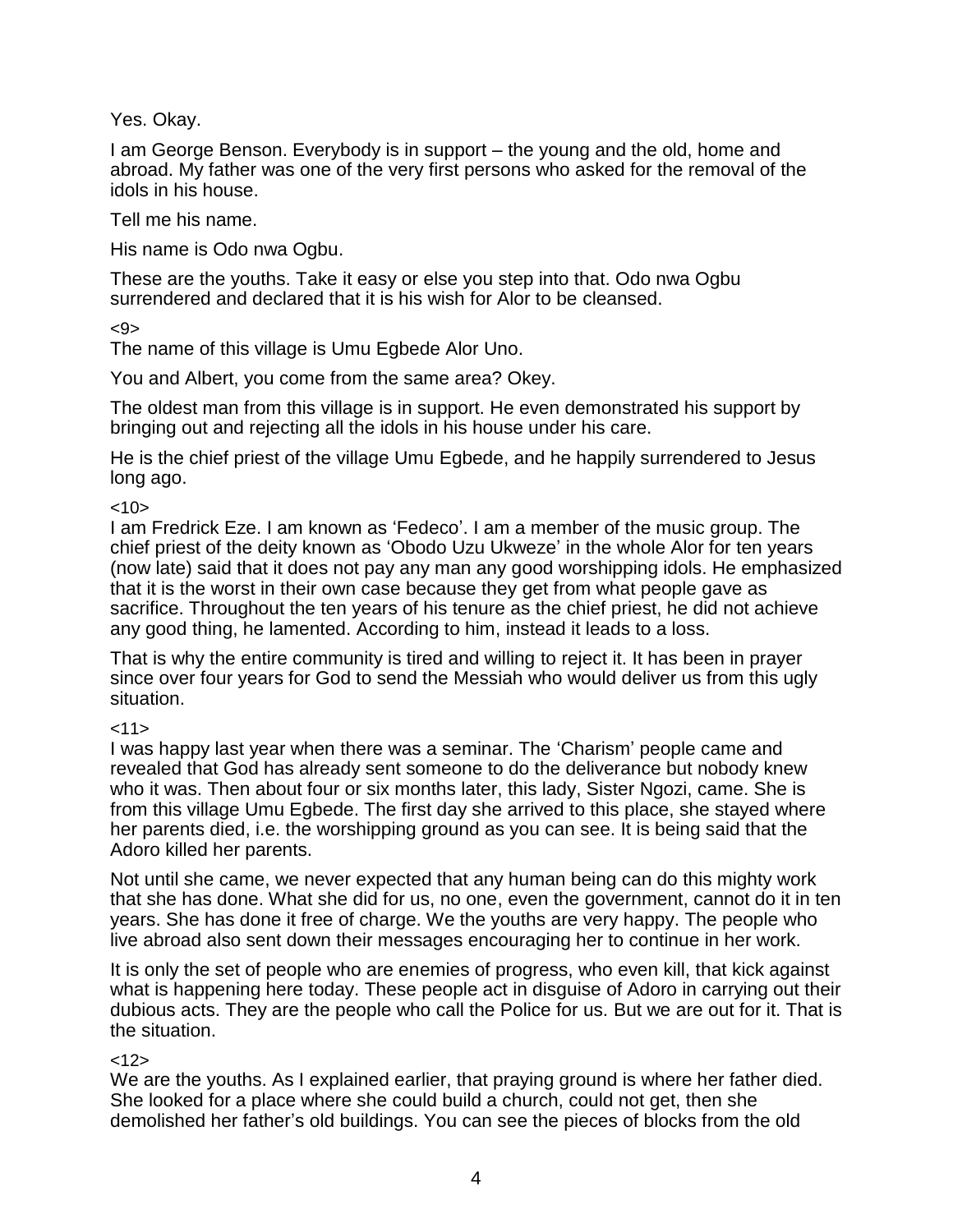structure. The land belongs to her father. I think you understand. It is for the progress of Alor Uno. I tell you all these things because I am from the same village with Ngozi. Therefore, I know everything about here. Her father is Obeta Nwa Ogbu. My own father Odo nwa Ogbu is her father's direct elder brother – the same father. My own name is George Benson Ogbu.

 $< 13>$ 

I do not know who you are?

I came and joined you. Are you of the Press?

I am a lecturer in the University of Nigeria, Nsukka.

Face here. Shall we discuss in Igbo or in English?

English preferably.

<14>

Right now, can you tell us what is happening here today in this town? Are you from this town?

Yes. I am a youth leader.

A youth leader in the church or in the town?

Yes, in the town. Thank you very much. It is good that you asked. I am an indigene of this community and in fact, my father, my uncle who used to be my father now, was the high priest of this demolished Adoro. He is still living. He was the immediate past priest before the demolition of the Adoro. He is there.

Is it near? – Yes.

You will take us to him.

 $<15>$ 

We feel that this shrine actually deserves the treatment meted to it. That is the correct annihilation because the people were misusing it by inciting it to cause societal distress and using it to maim individuals or even kill them in some cases. We believe that these shrines are demonic in nature because they have not helped in any way to improve the much needed developmental progress in this community. Rather what we witness is high rate of death, abject poverty in all its ramifications because we have not seen any individual here who has progressed to his wish.

They normally knock the person down through all these things that you can see here. Looking at all these things here, you can see that they are never for good. Anybody who harbors all these things is very close to the devil. You see that is why the people are rallying round the prophetess whom we regard as the Messiah and rescuer of our own people right now, because we seemed to be helpless already, before God sent her to us.

We will even like the government if you can help us may be to let the whole world know of it because this idol is hitherto known as a very powerful oracle. People feared it. The present action was thought to be an impossibility but it has happened now and we are very much happy about it.

Thank you very much.

 $<16>$ Song: This one is holy water.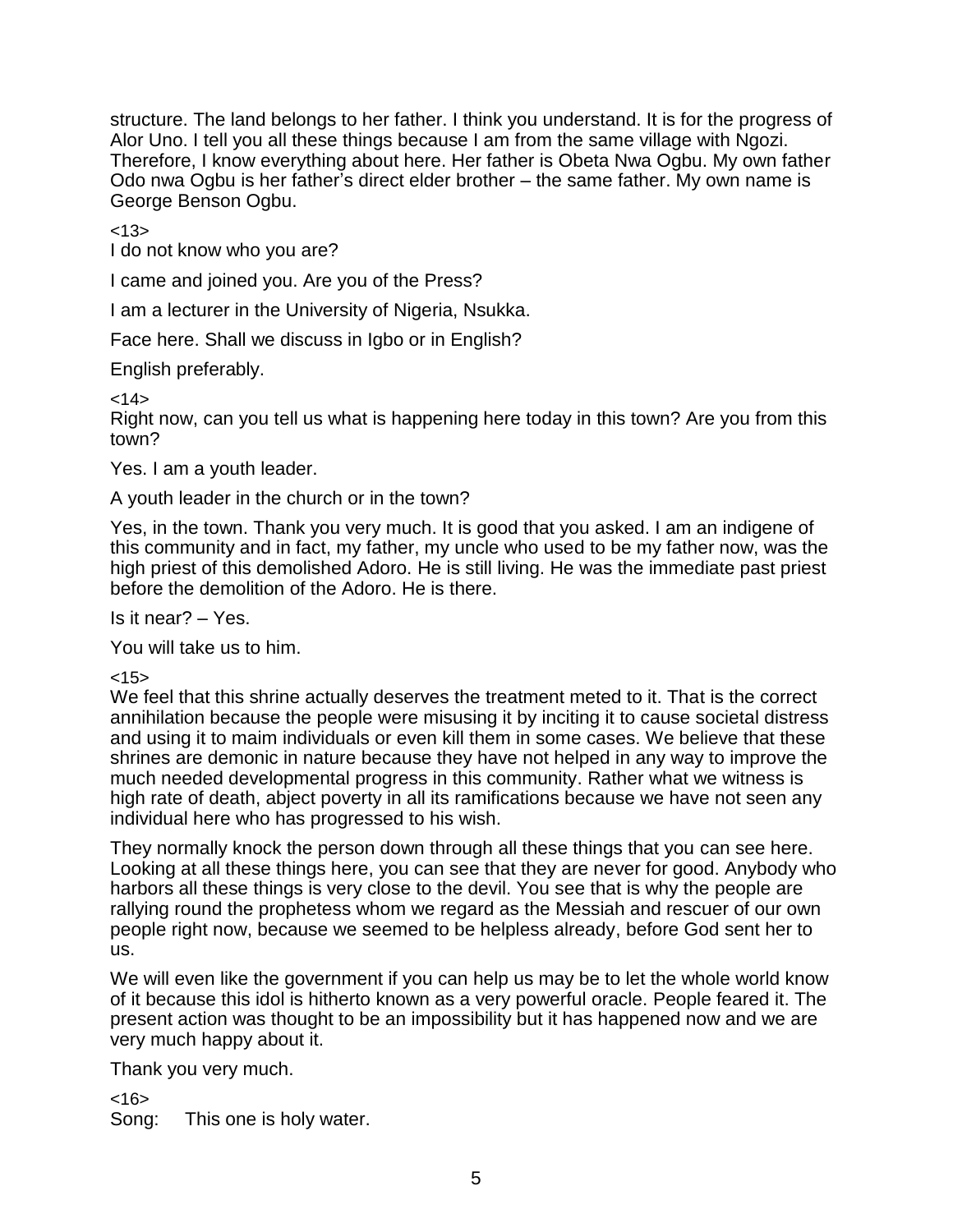What is your name?

Ezea.

What is the name of this church?

The name is Jehovah Messiah Alleluya Hossana Mission, Alor Uno.

Yes. Are there some sick people?

If you look you will see some of them standing up and some sitting down among them. You will see the person very close to her dressed. She is receiving spiritual healing from her. They are recovering from their illness. People from different areas and tribes are here, e.g. people from Ezeagu, Igala, Hausa, Yoruba, Odoru, Ovoko, Obukpa, and Nsukka etc. The church is for everybody. It is not discriminatory.

We can see you are wearing chaplet, isn't it?

Yes, see my chaplet as it is. God performed miracle. If not for Sister Ngozi that God sent to us, many people would have died. We are all praying that all these people opposing and fighting this sister should repent because God sent her to cleanse this town.

This person is the spiritual healer. All these water are being used for healing the sick when they have been blessed. These are the sick people. The way she heals the sick people, she does not ask people to pay. Rather, she even spends to get the necessary materials she uses for such work.

 $17<sub>></sub>$ Where do you come from?

From Obukpa.

Since a long time you have been here receiving healing from Ngozi. Has she ever asked you to pay any sum of money?

No. She has not talked about money.

Are you getting better from your illness?

Yes.

Do you see how all of them rejoice? I will show to you a mad person tied both hands and the legs who was brought today. Among the sick people here are the people who suffer from different ailments. Such illness like madness, re-incarnation [of Ogbanje spirits], poison, stomach or headache etc. She did not take or demand money from anybody. She is merely doing God's work.

<18>

Song: Be you anything I will conquer you.

Satan it is you that I tell. (repeat)

By the grace of God, they are recovering. This person is from Ibagwa Ani, the other from Itchi, Obukpa, Alor Uno, etc.

Do you watch me? These two people are brothers of the same parents. They are Boniface Itodo and Onyema Itodo and their father is this Ezeja Itodo.

What is your name?

Ezeja Itodo.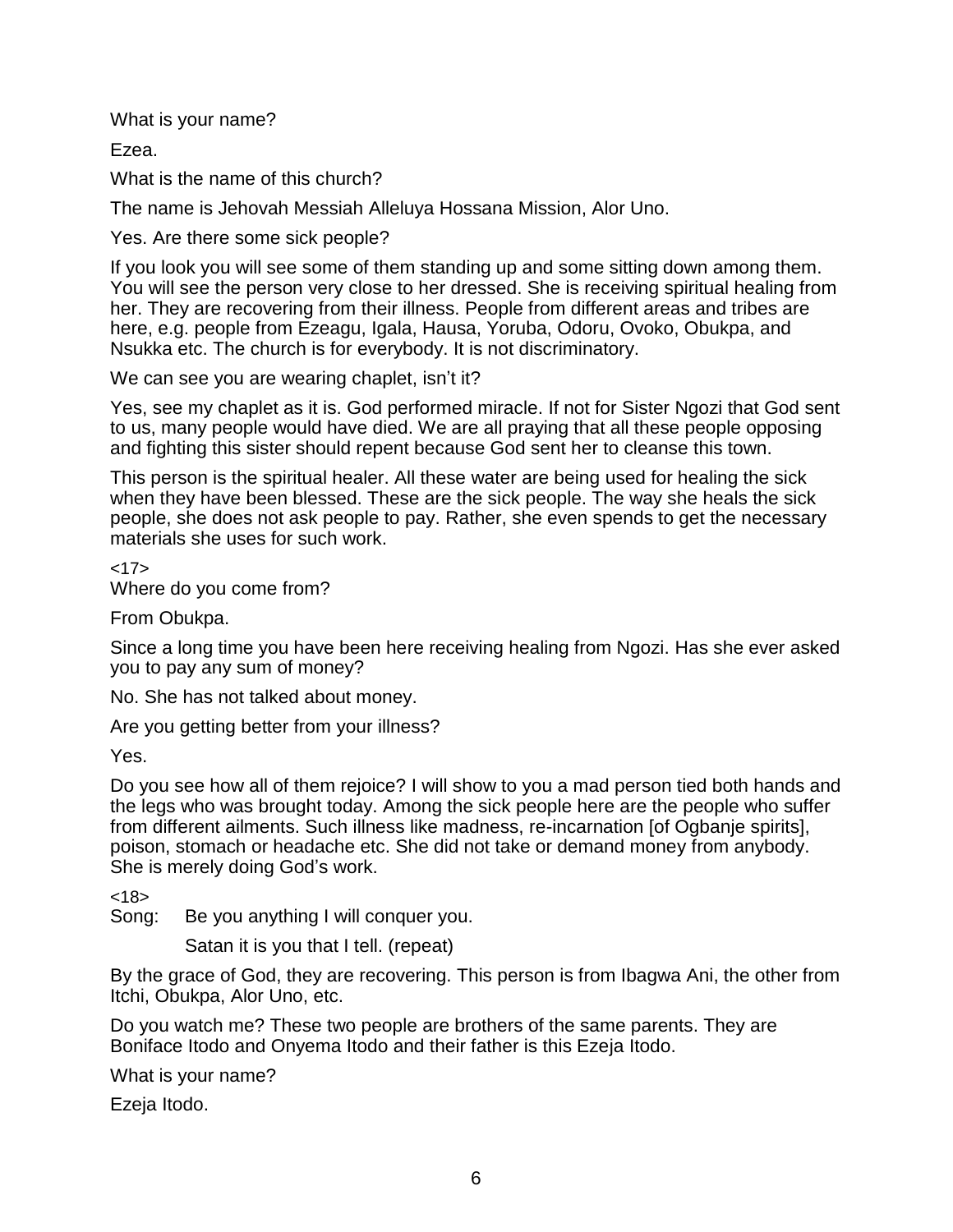Are you the biological father of these boys here?

What did he say? Ezeja asked.

The question was repeated and he answered 'yes', confirming it.

This woman, what she is telling me is that her son is not among these people. She brought her son here in the morning. He is mad and he was tied to a tree. The name of the woman is Benedette Omeke from Ibagwa-Aka.

 $< 19$ 

Song: We shall go to heaven.

These people who are staggering are carried by the Holy Spirit. The Holy Spirit is this person. These are the people who play music for us.

This is one of the people Sister Ngozi delivered. The person is a native of Unadu.

What is your name? – Benedette Aduku.

Are you now okay from your illness? – Yes.

Did Ngozi take any money from you? – No.

 $20$ 

Here is my father's land. Look at it there. See the kola and orange trees cut down in order to build the place for the sick people. I was happy when I came back because Ngozi was purposely sent by God to come and cleanse this town from the age-long troubles or sufferings it has been. Alor is lacking prominent people. So many things happen in this town for which, we think, Adoro is responsible. For example, the electricity in Nsukka is not up to two miles away from here. Other towns situated behind us have electricity through this town from Nsukka while we do not have it. The towns I mean are Ibagwa-Ani, Edem and Okpuje. We think that it was caused by Adoro.

Unitl Ngozi came, there used to be frequent deaths of the future hopes of this town. They were being poisoned. Therefore, we decided that it has taken our people who worshipped the idols. But now we reject it and put an end to it. It was unanimously agreed by both home and abroad citizens of this town.

<21>

I am by name Albert Eze and my father's name is Ogbu nwa Eze. It is my decision that the portion [of land] be used for building the place for the sick people. We have not built the church due to lack of money, but we have generally accepted that the shrine will no longer exist.

Mr. Brother Johnson Asogwa. It is my pleasure that we are able to get a person of your type here. Where do you put up?

I am Onitsha based businessman. I am from Owerre Alor Uno. My heart is filled with joy because this my town has now become a place of interest where people come from different quarters to see things for themselves. We have been rejected because of this Adoro put in place by the old people. We were made to understand that the Adoro was made by a wizard for our people. It started killing them and even other people from other towns. Whenever it killed, it took the person's belongings, such as the things showed to you earlier. Dead bodies were even brought to it and also the living beings are used to sacrifice to it. It was just last year when the daughter of the soil, Sister Ngozi, came to intervene and put an end to it. She has the support of both the old and the young. The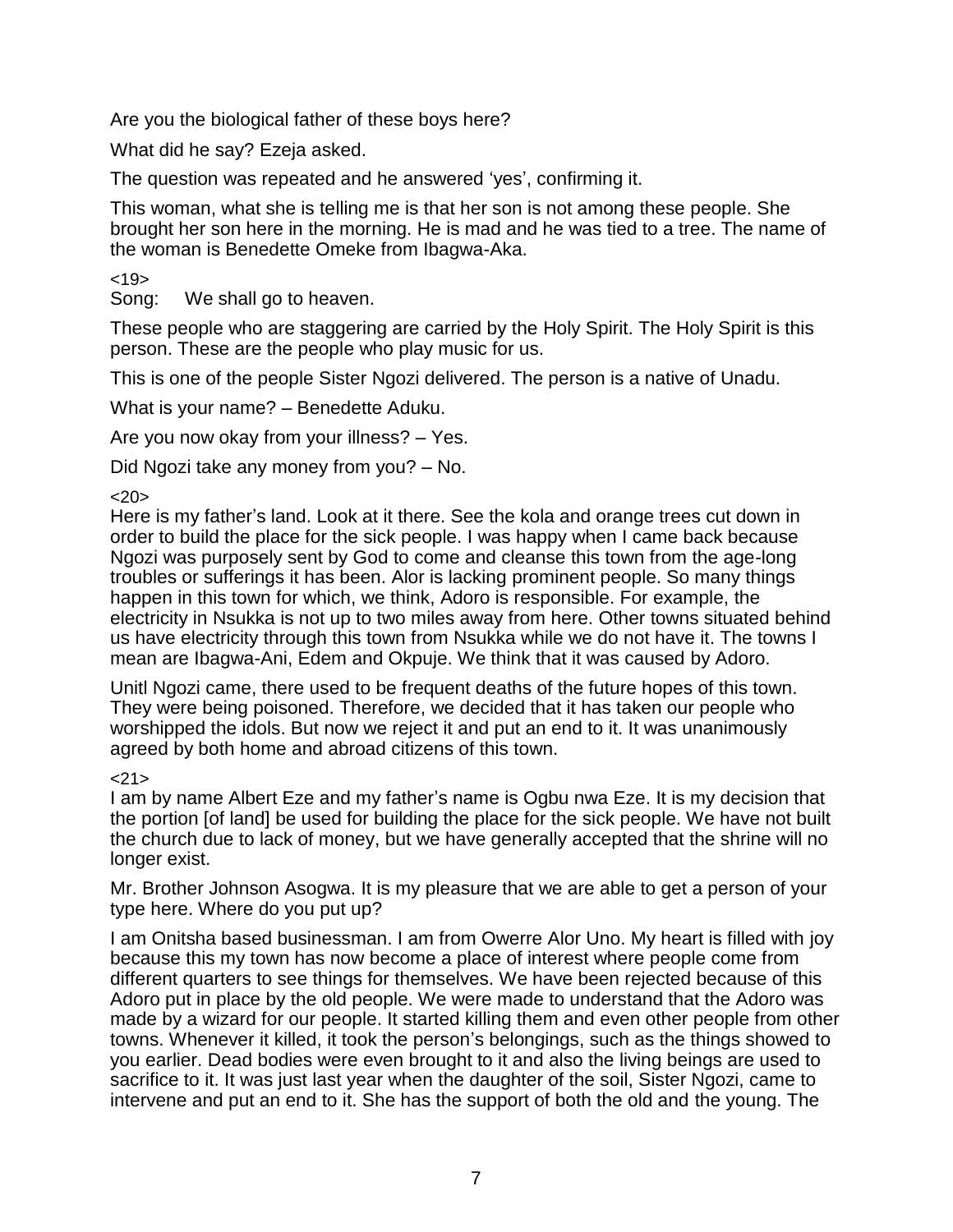people against it are very minute and are those who gain from what people sacrifice to the idol. Now all of them have agreed to have a change.

Thank you very much.

## $222$

As the Prophetess Ngozi Ogbu is preparing to erect her church building, the town has assured her of massive support and asked her to go ahead. We saw that she heals the sick. Also seen was a person in chains.

Yes. That is the only person in chains, as you can see. His mother was asking me in the morning why her son was not in the midst of the sick people here. He was put separately. I told her that he shall join them in due course in a more careful manner because the man is a 'karate'. Look at my hand and see the wound he inflicted on me when I wanted to get hold of him in the morning. By then, I did not know.

She does not ask anybody to bring goat or money in order to receive healing. It is only prayer that she uses. She accepts everybody who believes in the Bible. Yes, any Christian from any denomination, be it Catholic, Anglican, EFAC etc. It is the church for all. It is a non-denominational church.

Thank you very much.

 $23$ 

She said that even if she is the same father and mother with a person who does not like worshipping with her, the person is free to go to any church, provided the person lives righteous life that will please God.

Thank you very much.

 $24$ 

It is clear to us that a lot of people come to this place.

Yes. You can see a lot of bags and other different things brought by the people who come here to look after the sick people. Look at the place that woman is passing. You will see the gallons, mats, motorcycles and bicycles that belong to the visitors.

 $25$ 

Are you a member? – Yes, I am.

What is your name?

Obi Ajulu. I am from Awkuzu. What is happening in this town interests me. That is why I came down. I have been doing all sorts of bad things but now I have known Jesus and I have repented. Now that I know God I feel very happy and lack nothing. If I knew that God is good, I shouldn't have done all the bad things.

That is to say that you have repented?

Yes. That is why I am able to be in this town and participate in the clearing of the idols.

Awkuzu is in Anambra State. – Yes. The one in Oyi Local Government Area.

<26>

What is your name?

My name is John Ugwu.

Are you from this town?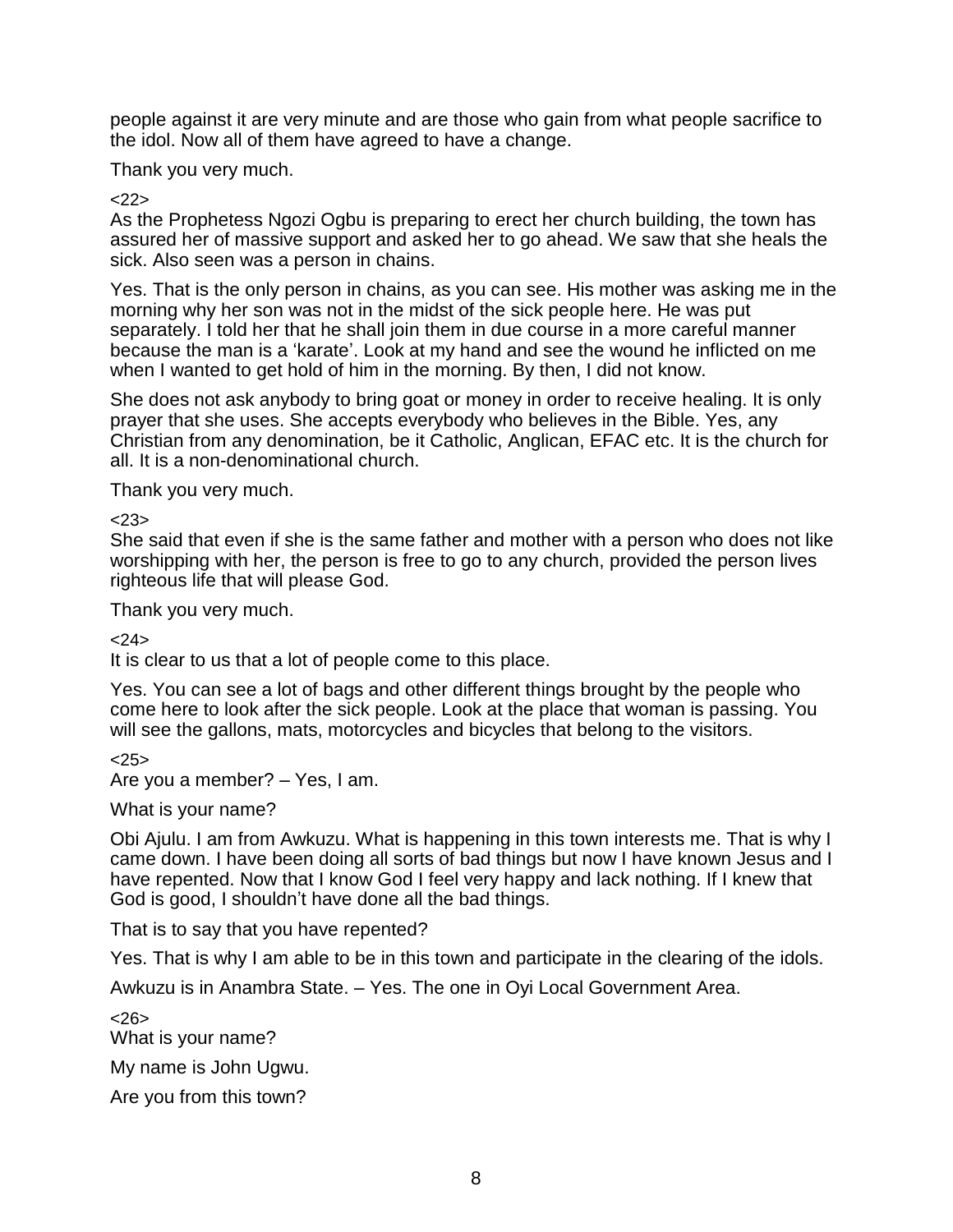Yes. I am from Umu Avuru Alor Uno. I have been in support of what is happening right from the start. We started worshipping with Sister Ngozi right from Awkuzu. I received blessing from God. She has worked and cleansed my village. Even the old men who were title holders have repented and stopped idol worshipping. They all come to kneel down here and pray to God.

Thank you very much.

 $27$ What of you?

I am Fabian Ayogu.

This occasion going on, do you support it?

Yes, I support it because this is where I got deliverance. I came out of my bondage when sister Ngozi arrived to this place and saw a vision on my father's compound. She said that three people were to die last December but she cancelled it with prayers in God's name. Therefore, none of us died. I am very happy for that. The people who fight against us are the bad idol worshippers. But I thank God for today's event. I stay in Abuja. From there I came down to this place and many more people shall come back because they are in bondage and are to be killed with poison.

#### $28$

Ogbu nwa Omeje. Father we say greetings to you. Did you understand what has been happening here today? What is your opinion? Do you support what is happening? Tell us your opinion.

What is happening here gives me joy. There is no man or woman who would say he or she is not happy. When Sister Ngozi came, I did not come out for over four months. The day I came out something – illness destabilized this my arm. I told my children to go to a diviner that I am used to. They said no and asked me to go to the market, i.e. here, where the sick people stay. I asked them if I could be healed if I go. I accepted to go. One night, one of my children brought me here. On my way to this place, it seemed as if I would die. On arrival, people rushed to me, asking me why I was here. I told them that I was sick. In my defensive oath and entreaty, I wished that if I have ever poisoned any man or woman through food or snuff, let me die from the sickness. Also, if I did wish anybody not to give birth, let the sickness exterminate me. But if I am free from all these things, I shall recover from the illness. I went on to say that if I have ever stolen people's belongings in order to make them suffer, the same thing should happen to me. These things I said, after which they put me into a room and examined me. Before I came down to this place, I never slept for over eight days. All the time I kept sitting down, I never laid my back on my bed. But immediately I was taken into the room, it seemed as if something was pushing me to lie down. From there, I sIept. My child went home and when he came back, he woke me up and I started getting better. She (Ngozi) later came to my house and rubbed my arm twice where I feel pains and I got alright. It was then that I knew that what they do here is right.

 $29$ 

What do you say is your name?

My name is 'Ogbu nwa Omeje', title name 'Nkpoozhi'.

Are you a member of Igwe's cabinet?

Yes. We are the people who guard the town.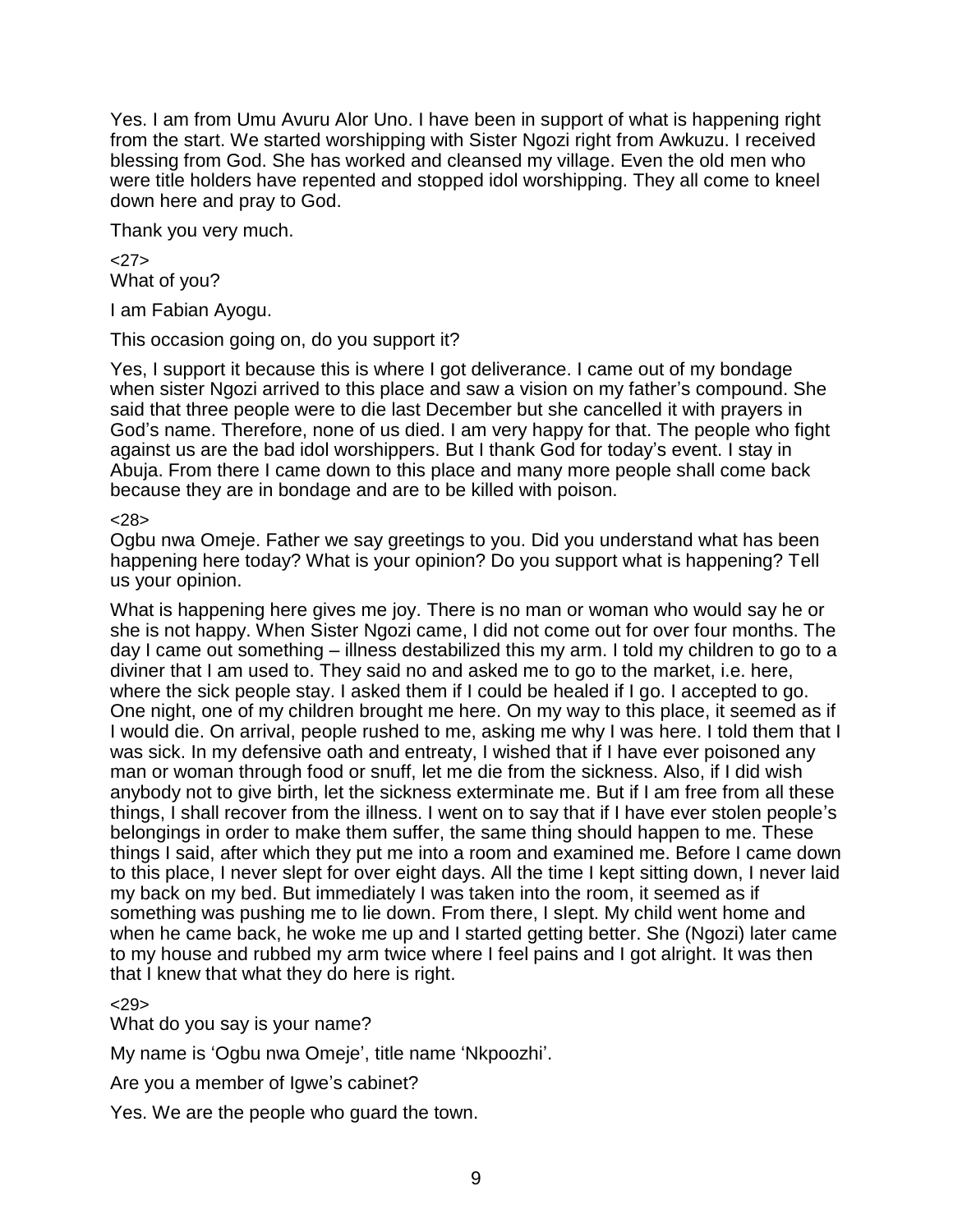Ayogu. I am from Umu Egbede village.

How old are you? – I am twenty years old.

How do you see what is happening here?

I like the things happening here because I was delivered here by Sister Ngozi. I would have died last December according to Ngozi's revelation. I was the person who got first revelation message in this place. Normally we run away from the church people who put on white overall or garment.

Outwardly I look very healthy but right inside me, is a mess. After the revelation I started opting for peace. She told me what the witches wanted to do to me. When December approached, l Ieft for Awkuzu with her. Today l am alive and free from the ailment. The people who work against what is happening here are those who worship idols and poison people. As a result, I pray to God for their repentance because they know not what they do.

The Holy Spirit is leading that person.

 $<30>$ 

Song: What we ask from God the Father, He does.

He does what we ask of Him.

lt is the Holy Spirit dragging the person. These people are for spiritual healing. She has sands in her palm for the healing. These people are sick waiting for healing. This person is being controlled or dragged by the Holy Spirit.

 $<31>$ 

Song: Our God is doing a great work.

He does a great work.

This person is from Ibagwa Aka. This person is Ikechukwu from Obukpa. Sunday is also from Obukpa.

 $<32>$ 

Song: Let the Satan be put to shame. (repeat)

It is the spiritual healing that is going on with the child. With the power of the Lord the sickness will stop after the treatment. The rest are the male and female youths. The Holy Spirit dwells in the people who are in peace with God. There are people from Ugbene Ajima here.

<33>

Song: Let the Satan be put to shame. (repeat)

Song: Our God is doing a great work.

He does a great work. (repeat)

Spiritual healing is going on. The song continued.

 $<34>$ 

Song: One who is doing good should wait for some good reward,

While the evil doer should not run away

from the evil reward when they come. (repeat)

Spiritual healing continues.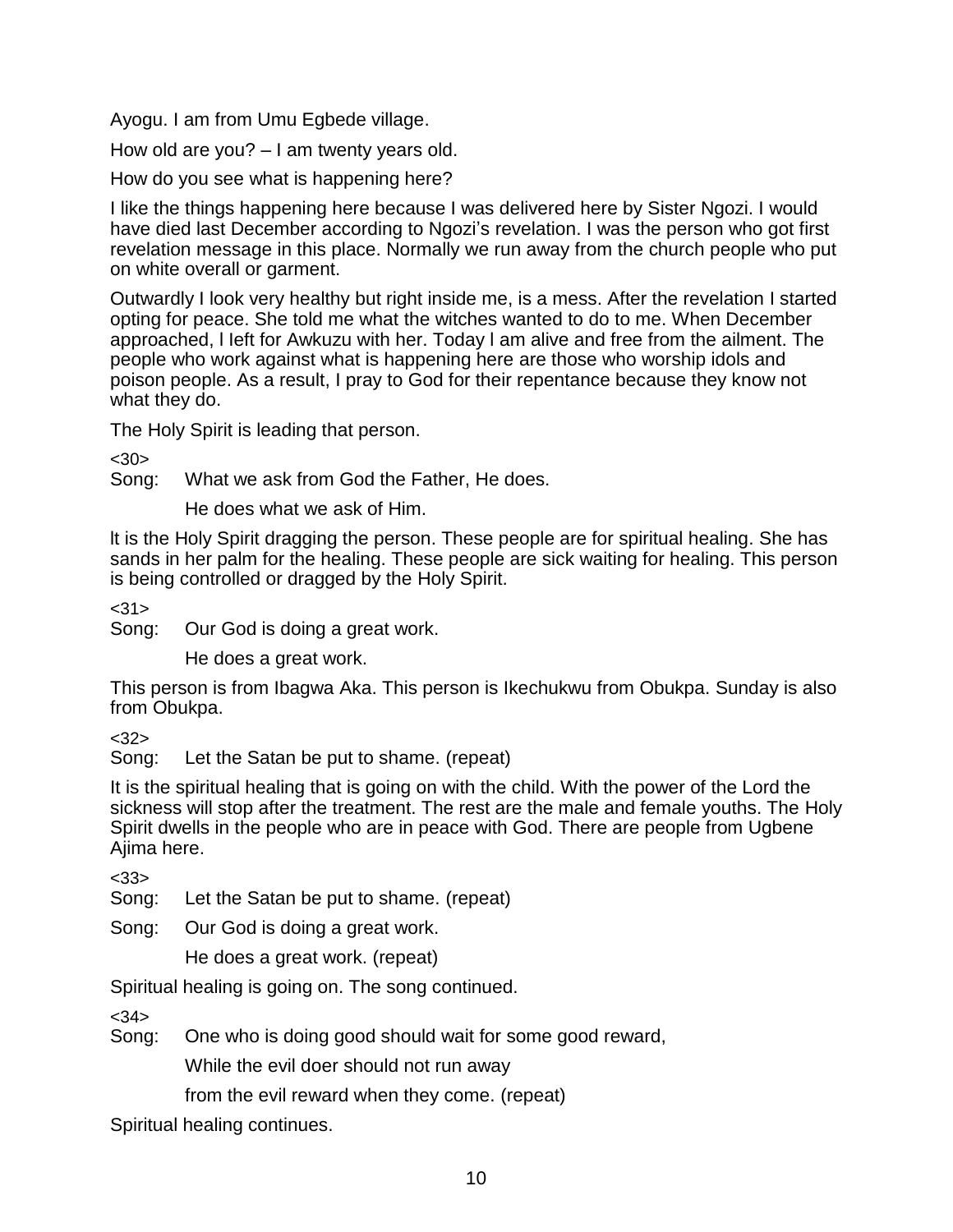# $<35>$

When I call him 'Ihukwu', God He answers. Call Jesus, He answers. God of Mercy. Call him God, He answers.

What is your name? – Chukwuma Ugwuanyi.

He sustained injuries from attackers while trying to strengthen the faith of people in this town or community. The supporters of the chief wanted to take away one of his eyes. It happened at Ugbene Ani, where we went to collect and destroy the Adoro, that the chief priest and the chief laid some people on ambush who incidentally attacked us and inflicted these injuries on me.

One of the attackers was from Okpuje, a staff with the Nsukka Local Government.

The man is being carried by the Holy Spirit.

The promises made by our God would be enough for you. God is not a liar. God does not fail his promises rather, he fulfills them. Therefore, if you hear His words and apply them in your life it shall be well with you.

Praise the Lord!

The Bible tells us that if we first of all seek God's kingdom and blessings, every other thing shall be given to us in addition. Matthew 6:33. This is God's promise to his people.

Praise the Lord!

<36>

Song: Be you anything Satan, I will conquer you.

Song: Thank God on whom I lean.

There is chaos here that there is even the presence of the military men. We do not know if they are to keep peace or otherwise. Now, some people who came along with them are rioting but some members of the church have gotten hold of them.

A real revolution is going on as you can see in Alor Uno in Nsukka L.G.A. of Enugu State.

<37>

What is your name? – Jonathan Eze.

From where? – I am from Alor Agu in Igbo-Eze South L.G.A.

Woman, keep quiet to allow us hear him. He is my brother, okay.

What do you want from here? – I am a driver.

Where is your car? – Look at it over there.

Let the vehicle be brought nearer so that it will not be damaged.

The owner of the car is coming.

What is wrong with you? What brought you here?

I came back from my journey and asked of my sisters and was told that Sister Ngozi held them. I asked them the cause, and was told that they are in the church here (Felicia Eze and Mrs. Omeke).

When you found out that they were withheld here, what did you do?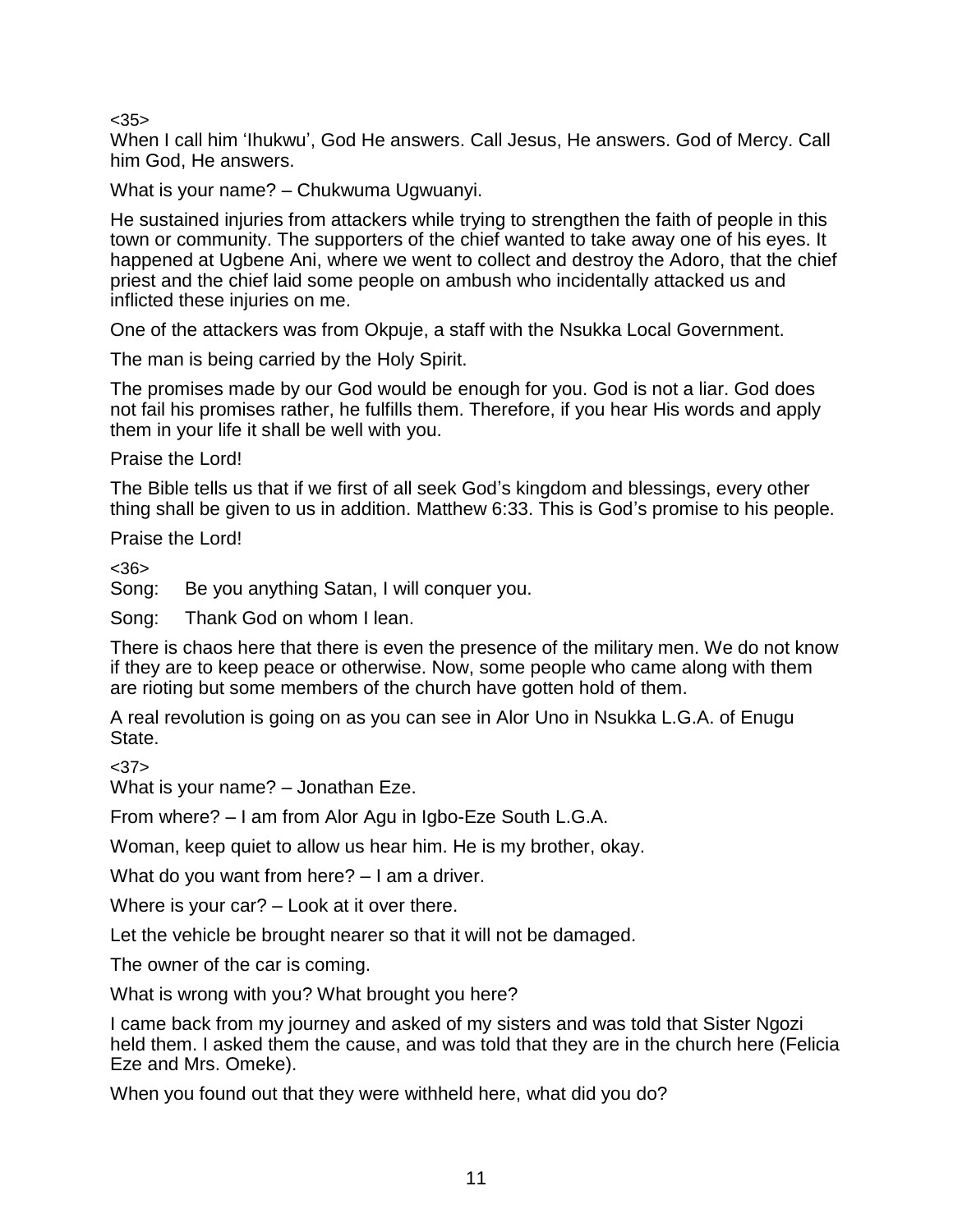I inquired of Patrick Eze, my in-law, and he was not in. I also asked of my other relation, whom I was told travelled to Aku where she is to have a breast operation.

Gentleman, if you look around you, you will see Prophetess Ngozi Ogbu, and she is now talking to the people.

#### <38>

[...] This is what he prepared yesterday. This one is the Adoro we talk about. I collected it but he made a new one in order to take money and give it back to the people. That is his usual style – taking money from people and making idols for them. Later, they will be dumping dead bodies there. If you go where it is, you will see so many skulls. I even brought some here. The entire community has said that they don't want the Adoro any longer. But he would always do a fresh Adoro. Come and see the people who indulge in nefarious activities under our custody. This person, I do not know when he came. They said that the other person brought the military men. He brought the military men who are guarding the Nsukka Nitel [telecommunication office] by a car.

My town people listen! The person addressing you is the D.P.O. [Divisional Police Officer] Nsukka Police. Listen! Praise the Lord! If you know God's commandment, you should know that God does not use violence or act in violence. Praise the Lord!

The reason why I chained these people is because they are thieves. After I had brought out the Adoro, thieves started terrorizing my people, making away with their belongings. Look at an old woman who lost her foodstuffs to the thieves.

I prayed to God to disclose the thieves to me. Now see them here, as God has shown them to me. I told my followers not to hurt them. Yesterday I gave them food that I prepared, told them the words of God so that they may repent from their present style of life which does not pay well. What annoyed me most was that the big bowels for the church were stolen. I prayed to God to uncover them to me.

The other person was saying that this person invited the military men who shot guns. Perhaps they could have shot me if I were here, although, God sent me away. I thank God because what I am doing here is not a bad thing. Praise the Lord! Don't you see human skull? That is all I was able to bring here. There are many more from the place I got them. My people's custom! I do not know what would have been the faith of my people with that in this world of ours. Although the people have now said no to it. Praise the Lord!

 $<39>$ 

Okay. Thank you, Ngozi. The fact is that I am the D.P.O. Nsukka Police. We got the information that there is chaos in Alor Uno. I was sent to investigate the matter. I came and Ngozi has explained to me the state of things and also about the self-confessed thieves in her custody. I have heard her but it is clear to everybody the way the Government treats any thief. Normally a thief should be brought to the Police Station for interrogation after which he could be charged to the law court and the court would decide finally. Is that right? Yes. That is why I came. Ngozi, I thank you all. You have done weIl. I will take them to the Police Station for the necessary line of action on them.

 $<$ 40 $>$ 

Song: God you are good, You are good,

You are good, You are good. (repeat)

Please wait, let me come. Praise the Lord! The police officers who paid us a visit, I greet you all, but some of these people are thieves from another town who came here to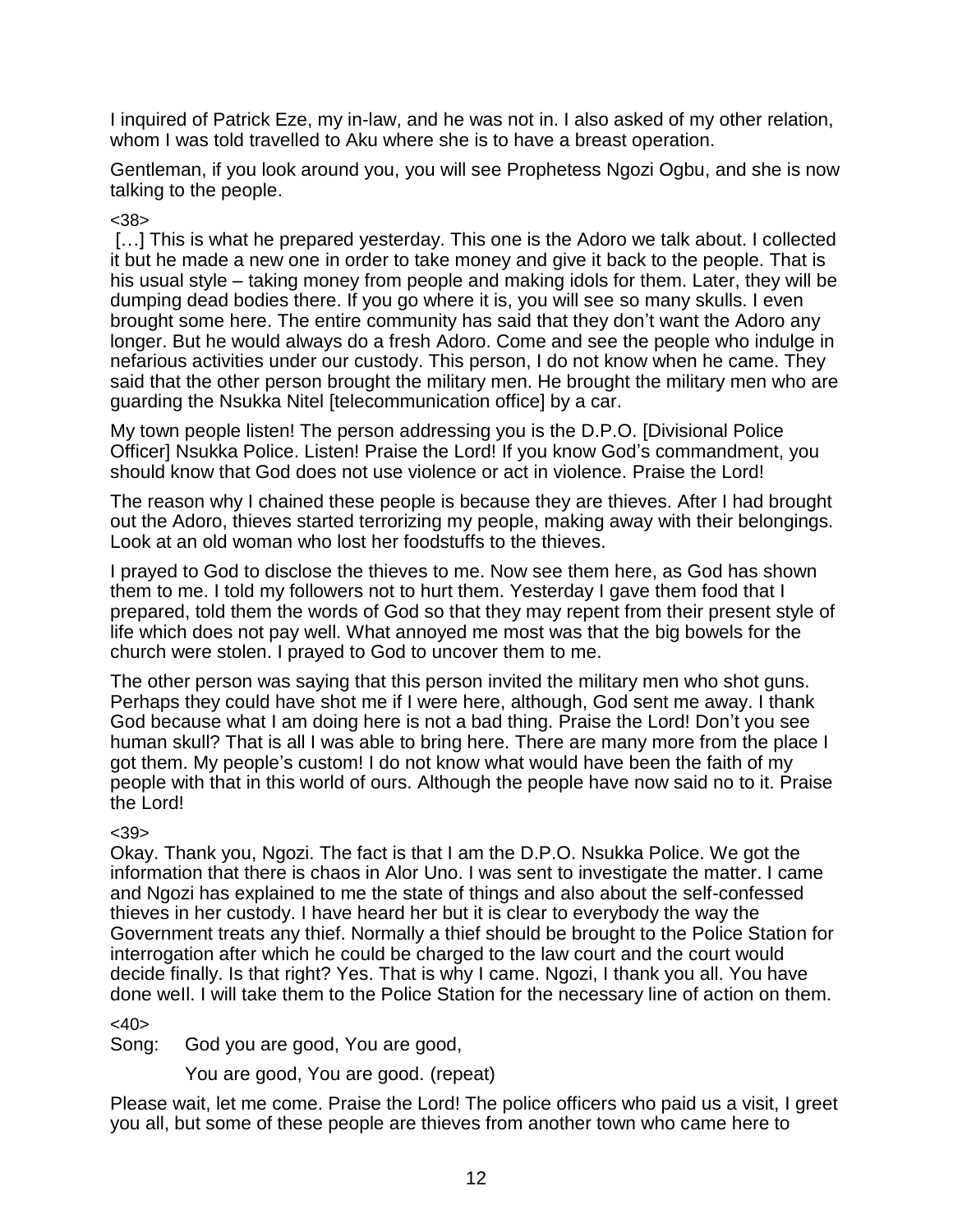operate while some are Alor indigenes. I shall be coming to tell them the words of God and at the same time pray for their forgiveness from God. Thereby, when they repent, let them be liberated.

The most dangerous one is the karate boy hired to kill for them. You listen! Praise the Lord! I will be sending people to give them food. Now, they should be provided with food – 'life-bread', cooked ground pea, for them to eat. Why I treat them like this is not to maltreat them but for them to have a change of mind and repent. Praise the Lord! Let these things be bought later, I will pay from my purse. Praise the Lord!

I did not come to oppress. Rather, it is for the sinners to repent. I will always remember them, come there to help them and preach to them the words of God. As soon as they repent, you should please release them. Praise the Lord!

 $<41>$ 

Song: God, You are good, You are good.

Do not force them to eat. Please let everybody keep calm. The children of God do not cause confusion and trouble. Praise the Lord!

 $-42$ 

Song: Pocket your tongue. repeat thrice so that it shall be weIl with you.

Keep quiet so that you hear from me one thing. This person said that if he is only punished without being killed, later he would do the worst. He is a hired killer. Once you can pay him, he will kill. There was an instrument he had that is as sharp as a knife. Where is it? Let it be brought with the bow and arrow. There is another person at home who is at the point of death. Praise the Lord! Please, all of you listen. This woman is she going to follow them? All of them are going. E-em.

This woman with a baby if you had not met these people […]. But I have forgiven you. Go!

 $<43$ 

Now, with the present state of affairs, it is Ngozika Ogbu, the prophetess who performed miraculous work in this town. The thieves and other trouble makers here have been taken away by the police.

'Atama', the chief priest of Ugbene Ani, he should not be in his house because his house is my next port of call. To avoid had I known, there is the house of Adoro and we are going to cleanse the place. Come out and join Christianity and do away with your idols!

 $<44$ 

Song: God, You are good, You are good.

Now it is clear to everybody that the thieves and the trouble-makers have been handed over to the police.

Where are you going? – They are going to Nsukka Police station.

Thank you very much.

 $<45>$ 

Song: I am saying thanks. (2 times)

I am saying thanks, Jesus.

I am saying thanks.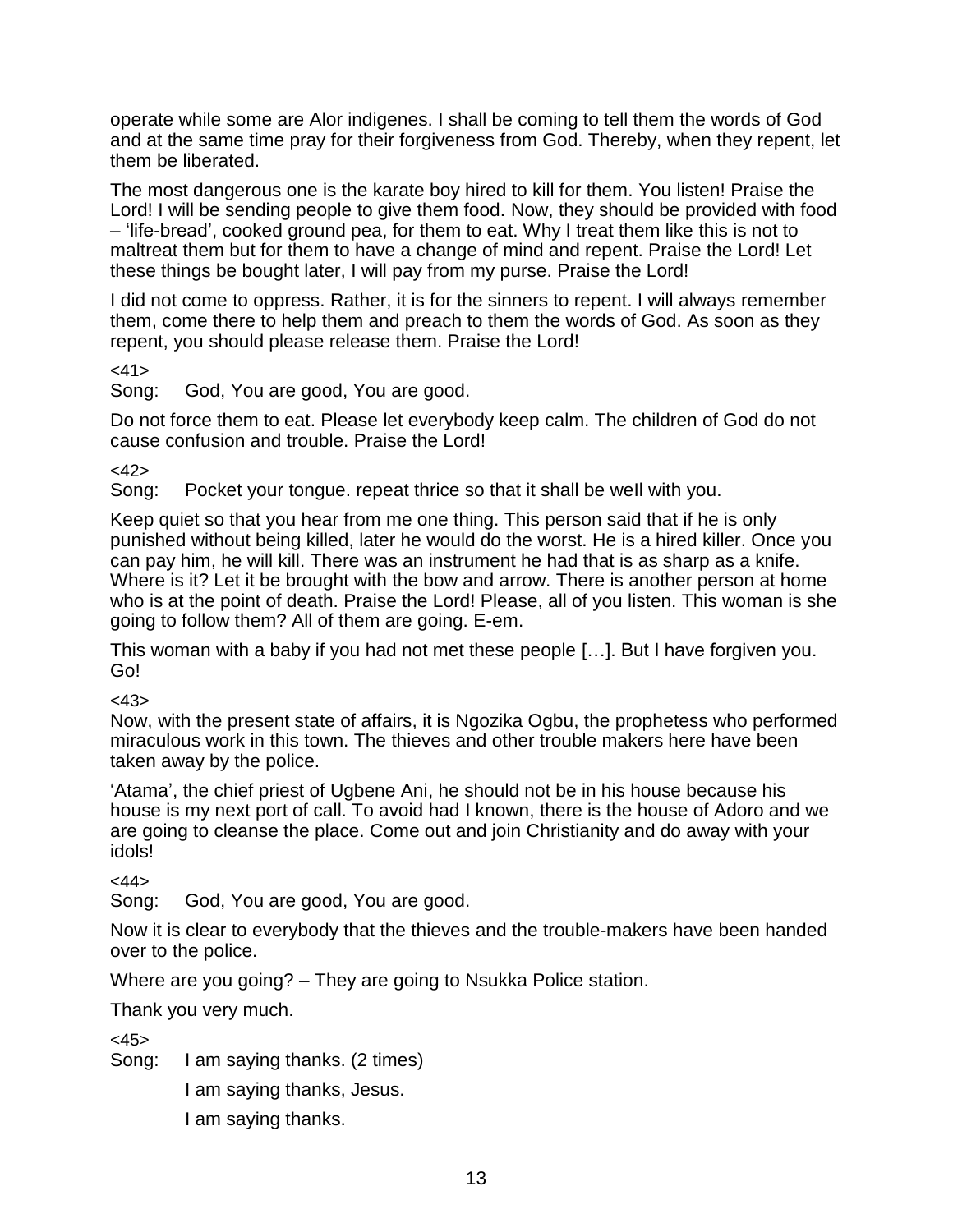Thank the God, Father, whom I lean on. (repeat)

I am asking God to pay them accordingly, strengthen their faith in their good works in Jesus name.

Praise the Lord!

<46>

Song: God, You are good, You are good.

Please, I will be happy if you go and spread from the church. Have you spread [the gospel]?

No.

Go and spread. Praise the Lord! May God be with you! All the prayers you will conduct in the church, God will answer you. The sick people will recover. Those that harden their hearts from the words of God, Jehovah soften their minds to enable them to repent. Enter the church and spread.

## $<47>$

When we finished from the church we proceeded to the place where there is Adoro. If you look, you will observe the track road leading to where the trees meant for Adoro were cut down. That place is Adoro. Come and see the things used in sacrificing to it. No matter what, be it a cow, a woman dare not touch it. Another one is that if you take an oath here, it kills immediately. Here is the home of 'Ngwu Adoro'. Women do not enter there. We are now entering the house of 'Adoro'.

That road is not for everybody. A non-indigene who passes through the road would die. There are two roads here. At the end of every month, the chief priest closes one, and the other is used. That is how he interchanges both roads. Now in God's name, the roads are for everybody to use at will.

We have been crying and longing to have tap water. We had it but Adoro suspended it because of noise. Adoro said that the place should be left for absolute quietness. There and then all the investment became a wasted effort. Look at the pipelines.

# <48>

Look at this road. There is a deity or idol here which is normally worshipped yearly. It is the higher Adoro. That is its domain. The house for it has been demolished. It is only the forest remaining in which somebody could be killed here without people noticing.

Now that Prophetess Ngozika Ogbu started cleansing this town, she has the support of the youths and the elderly men and women. In fact every citizen of this town supports it. We thank you all.

This is where serpent comes out. The first day we came here, a big snake came out from there. We killed it and that was on 2nd February, 1995.

# $<49>$

Brother Johnson Asogwa, we greet you. Since we started right from the church to this place called Adoro's base which might turn to be a church premise, from the outlook of things, we saw Prophetess Ngozi Ogbu in a corner, the chosen one of God, instrumental to the miraculous events taking place here. How do you see these things happening here in your town?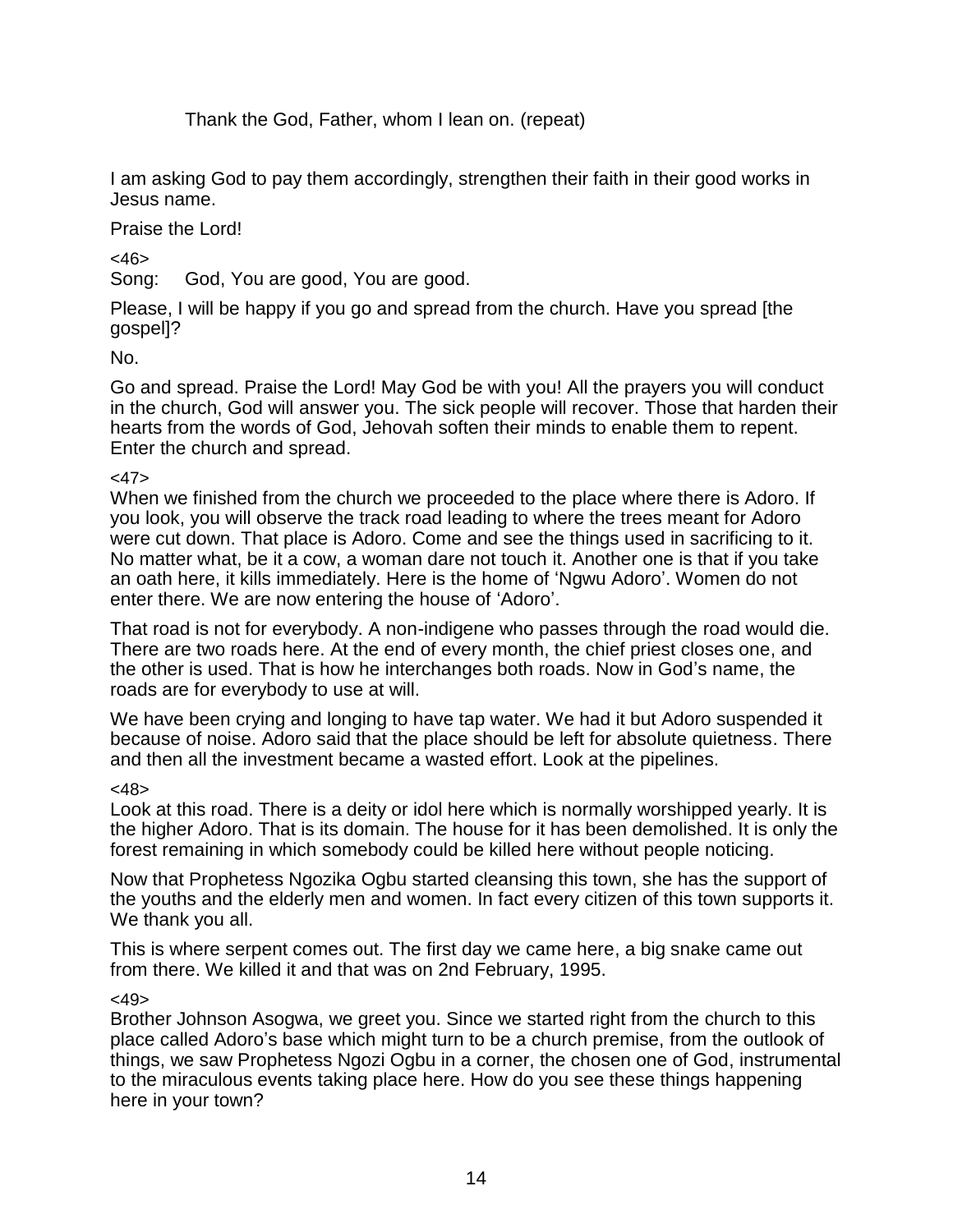With what we have seen so far, if I should narrate them, I think that in three days' time, I may not be able to finish them. But it is when people come, they see for themselves because there is a saying that seeing is believing.

This place we are now is the palace of Adoro. The highest of it all where the people they talk about come, not just any person. For instance, the youth can come here, especially those like the ages of these young ones here. This person by my right is Prophetess Ngozike Ogbu, the chosen one of God for this miraculous work. She is doing all these things. Look at the youths both left and right, who are her followers. I saw with my eyes all these people and among them are the learned ones. One should not say that this group comprises of the illiterates only. There is a clear evidence that among us here is a professor. A professor!

E-em. I would have liked that they have a testimony to give to enable me say the reasons that made me to come. I was at the Department of Electrical Engineering in the office of the head of the said department, when an Alor indigene and a staff of that department were narrating what the prophetess has been doing. Though I argued with him that Ngozi could only destroy individual gods and not the big 'Adoro'. I gave praises to God for the fact that the so-called Adoro has been demolished completely. That is the place well cleared, the home of the most feared notorious idol.

#### $50<sub>2</sub>$

In the olden days, the most feared shrine in Nsukka as a whole is Adoro Alor and Ehuru Idora. It was the government itself who set up a panel to probe and report back about the activities of Ehuru Idora in the year 1987/88. Justice Nwa Eze was the head of the panel. The government demolished the shrine on 11th of February, 1988, following the report submitted by the panel. The action was performed by the military with a bulldozer that erased the place and there and then the history of Ehuru Idora ended.

I told the Alor person who was telling the story that he should bring me here so that I will see things and hear words by myself instead of being told, most especially meeting the prophetess. I have read histories of what happened in the olden days. The research I made on other people's written work and I need to have an authentic record of this kind of a thing taking place here for others to learn from me. I was happy and decided to come to witness it. I was told the stories about Athens and Ephesus. But this particular episode, I do not need to be told.

#### $51$

I am a political philosopher, a lecturer in Philosophy Dept. of the Faculty of Social Sciences. I used to tell my students that what hinders Africans from development is the fact that they very much preserve their cultures. I kept asking them where they think that the culture would lead us. I will bring the students here because they do not believe that Africa could exist without her cultures. They said that it is only this our aspect of culture that we use to supersede the white men. I asked them, is the trickish way we act that shows superiority – the poisoning or killing, the lazy attitude to work and even sometimes taking money for work never discharged, committing adultery/ fornication etc.? Tell me what? All the processes we move ahead with are those from the white men.

I use to tell them in Philosophy of Social Sciences that unless you understand and take what I say word to word, you find it very difficult because African people […]. It was the white man who studied about human life, how it started and how it developed. The science of birth and what we, the Africans, do. Have they any comparison in terms of development? That is what I teach the students in the University. I thank God that this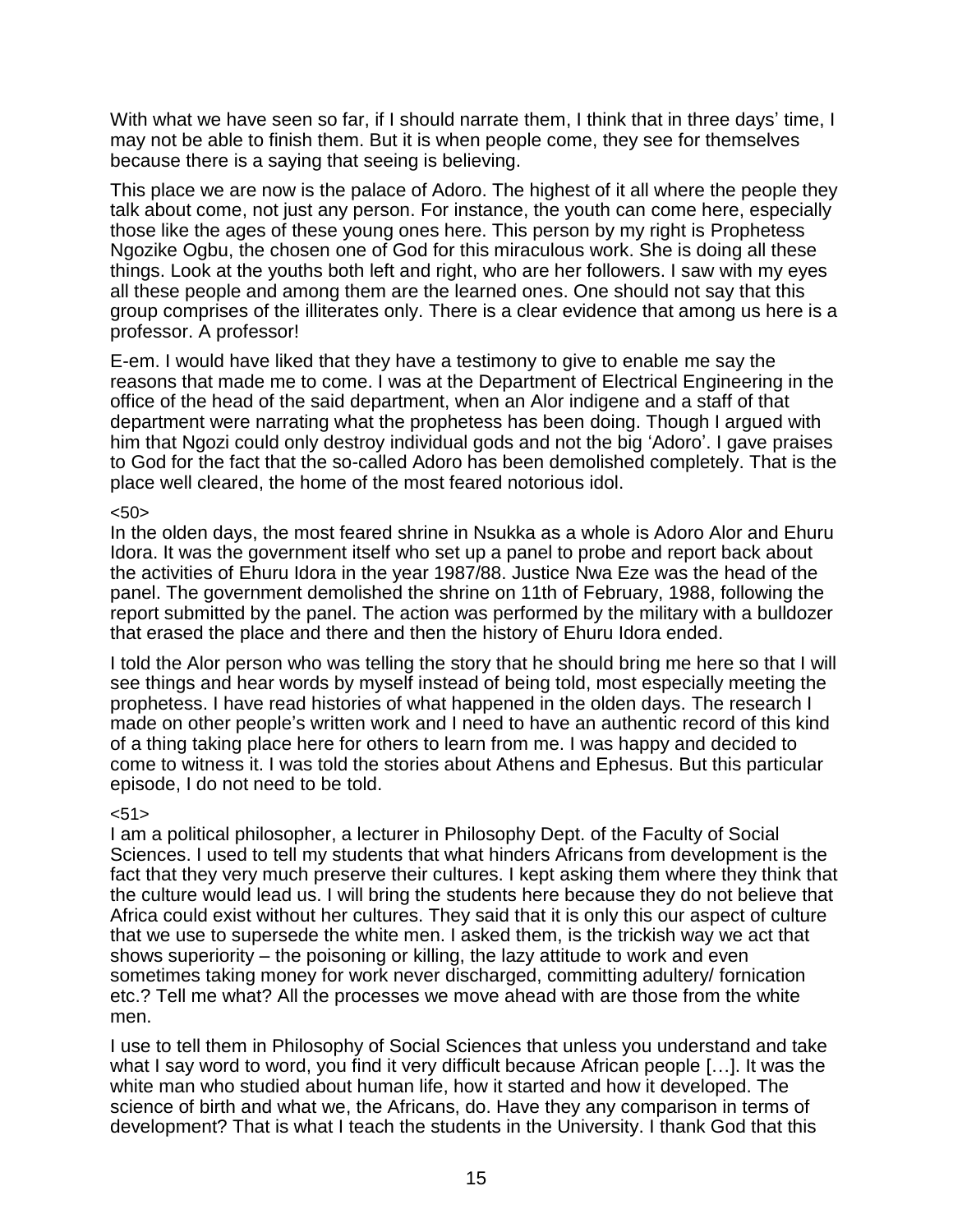kind of a thing is happening very close to where I teach. I shall come back with some of my students who are willing because we discussed this on Thursday evening after which I came down.

## $52>$

Prophetess Ngozika Ogbu, it is clear to us that your people are proud of you. But still some of them wage war against you. What have you to say about that?

E–em, it is ignorance of God that causes all these things.

That is the cause, but you try all your best to let them know that there is God. – Yes.

When you did the cleansing work in this town, did you notice the counter-force of the devil's power on you? – No. There was no sign of evil force.

Okay. That shows that your power and the power of God supersedes that of Satan. Thank you very much.

 $< 53>$ 

We understand that there are some sick people in the church. Do you charge money or give drugs for their healing?

What happens is that the first people who did this kind of missionary work did not charge anybody. How could I start charging money? It is like this, when one repents and receives salvation in Christ, one gets okay or becomes free from illness.

Some sickness attacks people because they lack salvation in Christ. When some people do bad things, i.e. sins, they have an attack. God would not listen to them because they are not of God.

Some people are poisoned, some are mad. It is God that heals them. Don't you see that it is bad for a person to charge money for the healing done by God?

That is to say you can only accept gifts in appreciation of God's good work. – Yes.

Thank you very much.

 $< 54$ 

It is clear to us that many have gotten salvation in Christ through you.

Yes. Not only that. People give birth here, learn and speak other languages they had no knowledge about, such as Latin, Congo, Hebrew and Ghana. These languages are from God. Many people speak these languages without having gone beyond Nsukka. Okay.

Do you treat cases of reincarnation?

WeIl, there is nothing on earth that God cannot suppress. Anything that is against the life of human being, once you use prayer on it, God will respond positively, no matter what.

Prophetess Ngozika Ogbu, we thank you very much but urge you not to relent or yield to pressures from the people because even Jesus Christ had temptations. It is for this special reason that we came the long way to bear you witness on what happened today.

We thank you.

Praise God!

 $555$ 

Song: God on whom we take rest,

When reached one takes rest,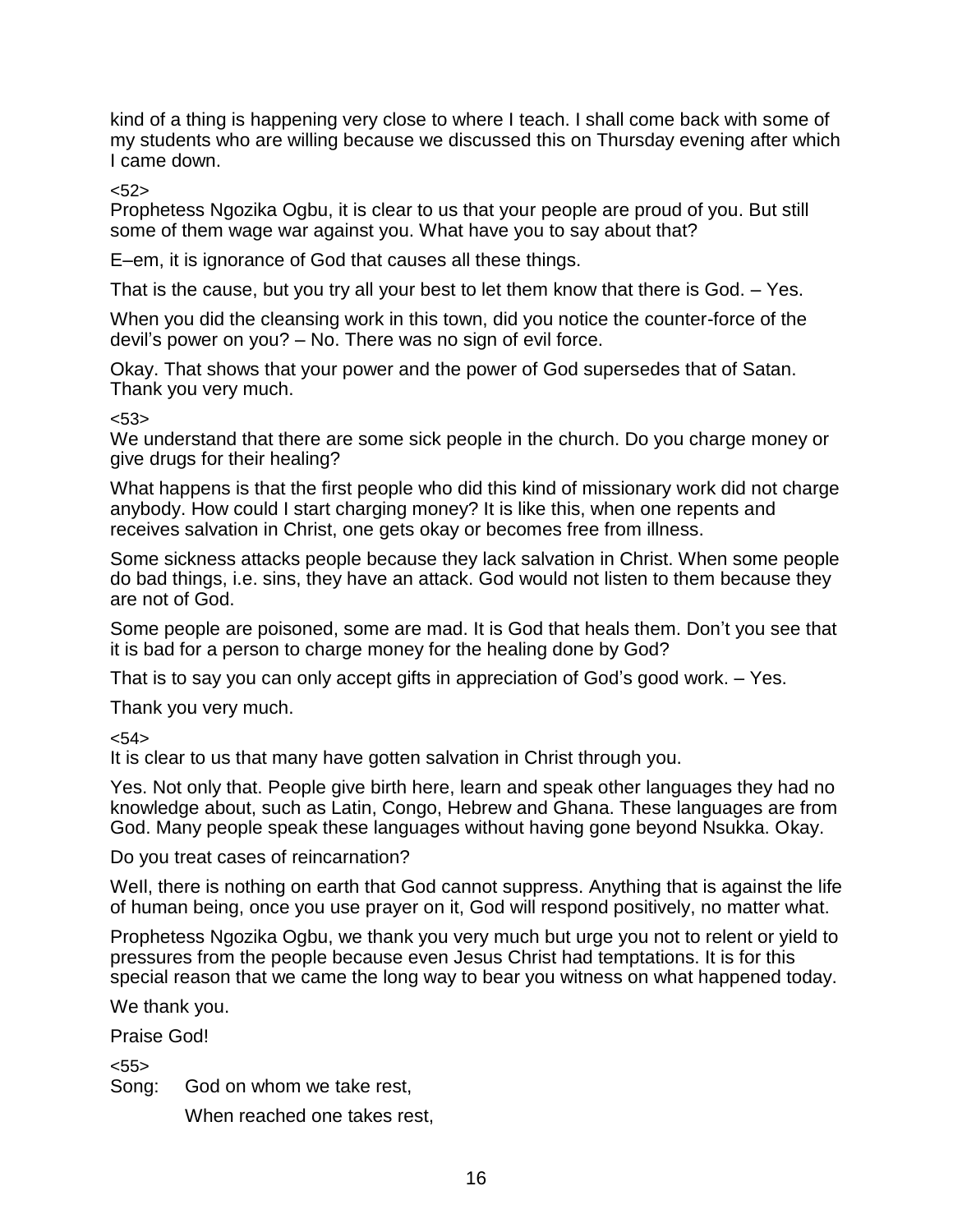You are good.

The only relation thanks be to You.

God the giver, thanks be to You.

There was a time I told you when I newly started my ministry, that there will be a time when if I go out by a car with Nigerian flag, then so many cars would queue up. I told you that time shall come. Praise the Lord! When people will be struggling to get in touch with me physically so that they would be saved. God gave it to me as a promise. Did we know that it will happen? But today, it happened. I told you that there will be a time when the police would give me escort. Praise the Lord! Though the time is yet to come. I told you that there will come a time when so many souls would be fed by me. I also told you that there will come a time when there would be a revolution in this country, when a group would like to overthrow this army regime, only to perish. The other day, I heard that it has happened. So many things that God reveals to me happen. That is why I pray to avert the war that is likely to come from the chaos that would break out in future time.

So I believe that it is God's wish that I do this work because it has been long Nsukka people suffer, most especially Alor. It is God's wish. The difficulties on my ways, I have read the Bible, seen how the Israelites waged war against the idols in different nations. The Israelites fought the Philistines, Amonites, also went to different mountains where the impure blood was shed that God did not like. They always won except if they offended God. But when they lose because of God's anger about them, they cry and ask God for forgiveness. By then they continued to win because they have turned back to God.

# <56>

If we continue in this faith with God, nothing can put us to shame. Whenever you call on the Lord, He will answer. If at the last we start arrogating ourselves thinking that we are the God, everybody will be put to shame. I plead to God to help us prove to other towns, not only Nsukka, that there is no other living god except the Almighty God. Jehovah told me that I have come not to stay in Alor alone but to teach the universe. He said that through me many shrines shall be destroyed in different towns. Also people will find out that there is no supreme power in idols, rather, in God. There will come a time when Nigeria will turn to almost Christians. People will realize that the idol worshiping is useless. Everybody would leave for him/herself to God. I pray that I would not divert from this present zeal with which I discharge this ministerial work to a lesser faith, so that I will not be seen as a liar or irresponsible person.

This is what kills some people. Whenever God calls a person to duty, a prophet, his power changeth not. God gave His power to the prophets like Deborah who ruled the land of Israel. What put the present prophets into trouble in this our world is that when they pray today and tomorrow, they would want to have eighteen cars and even start playing people 419 [use fraud]. All lizards lay prostrate, we cannot tell the one suffering from stomach trouble. During this period, the power of God leaves the person because he/she has taken the worldly or earthly things in place of that. So, that is it.

# <57>

I came from Makurdi. I am from Owerri. I was a student here in Nsukka. One of my friends told me what happened but I insisted that I like to see things for myself. In the morning, as we were preparing to come to this place, other Christians were getting prepared also for church service. We arrived when the soldiers were struggling and shooting their guns. I saw the big oracle/gods brought out. Only God knows that I felt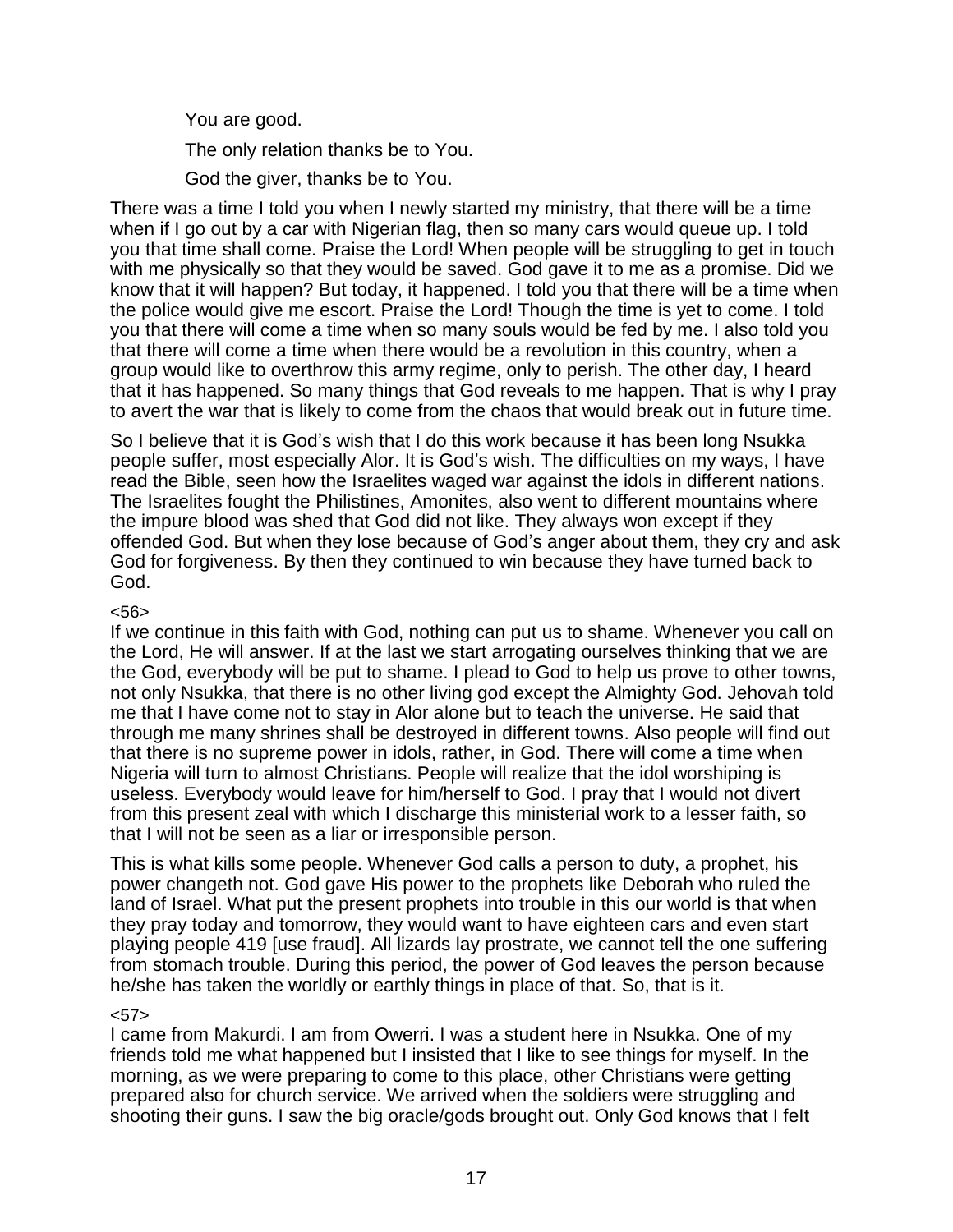bad about what I saw. I thank God on your behalf and ask Him to give you power, the more so that you will use it to destroy and clear all these bad things in this country to show the world that God reigns. This world is spoilt because of greediness that leads to nowhere. Thanks be to God.

<58>

Song: In God we lean. In Jesus we lean. (repeat)

[...] that something will happen to me there, but such thing should start from my town to serve as a yardstick to me. Do you see it? So that is how it is.

I should not stay too long in a place, just like Jesus did His own time. You remember, He did not have a house. He moved to nations to preach and healed the sick. He preached repentance because your soul is more important than anything on this earth.

From the human skeleton, I know that this world is vanity. May be during the period people were on earth, when they were talked to, they were never serious and say: go and sit down! Where are they now? It is only their bones that you can see here. Human beings are molds, only sand. So you are supposed not to only follow me but keep God's commandments. That is what I want. Be Christ-like because He said: 'If you love me, keep my laws'. That He is the way, the truth and life. If you follow me to any place and after work you rejoice without knowing Jesus, keeping His laws that He is the alpha and omega, then you are nowhere. Because Sister Ngozi is taking only the account of her duties on earth not your own, i.e. everybody would face his/her judgment.

Therefore, whenever you are following me, be meditating and ask yourself: supposed, Christ calls me in the other world what is going to be my stand? But many people do not know this. It is only going to places with me that they know. God help us in Jesus' name!

Jehovah told me that I should be in this place we are staying now, that I should always come back to this place after going to different places. I have seen that it is true. My prayers just finished but there are still many more things that need dedicating prayers to in order to put things right.

Before, people dared not touch anything here. […] Alor will realize what I did for them at a later stage. You do not know, if you know, I would also know.

 $< 59$ 

What is your name? – Chukwu Emeka Eze.

Do you like what is happening here? – Yes.

 $<sub>60</sub>$ </sub>

What is your name? – Onah Fredrick.

This thing happening here do you like it? – Yes.

How many years are you? – 15 years old.

I know about two names that happened in the Bible, judgment of the man called Gideon. His father was the chief priest of the god of the Israelites known as Ashera.

This thing our sister did in this town was what the man did through God in Israel before they were able to lead wars and conquer.

 $< 61$ 

In Europe, there is a country called France. It was a girl/lady like the prophetess in our midst that led France to war that brought victory to them. She summoned courage after every other person feared to lead the war. Just in the same way our sister Ngozi is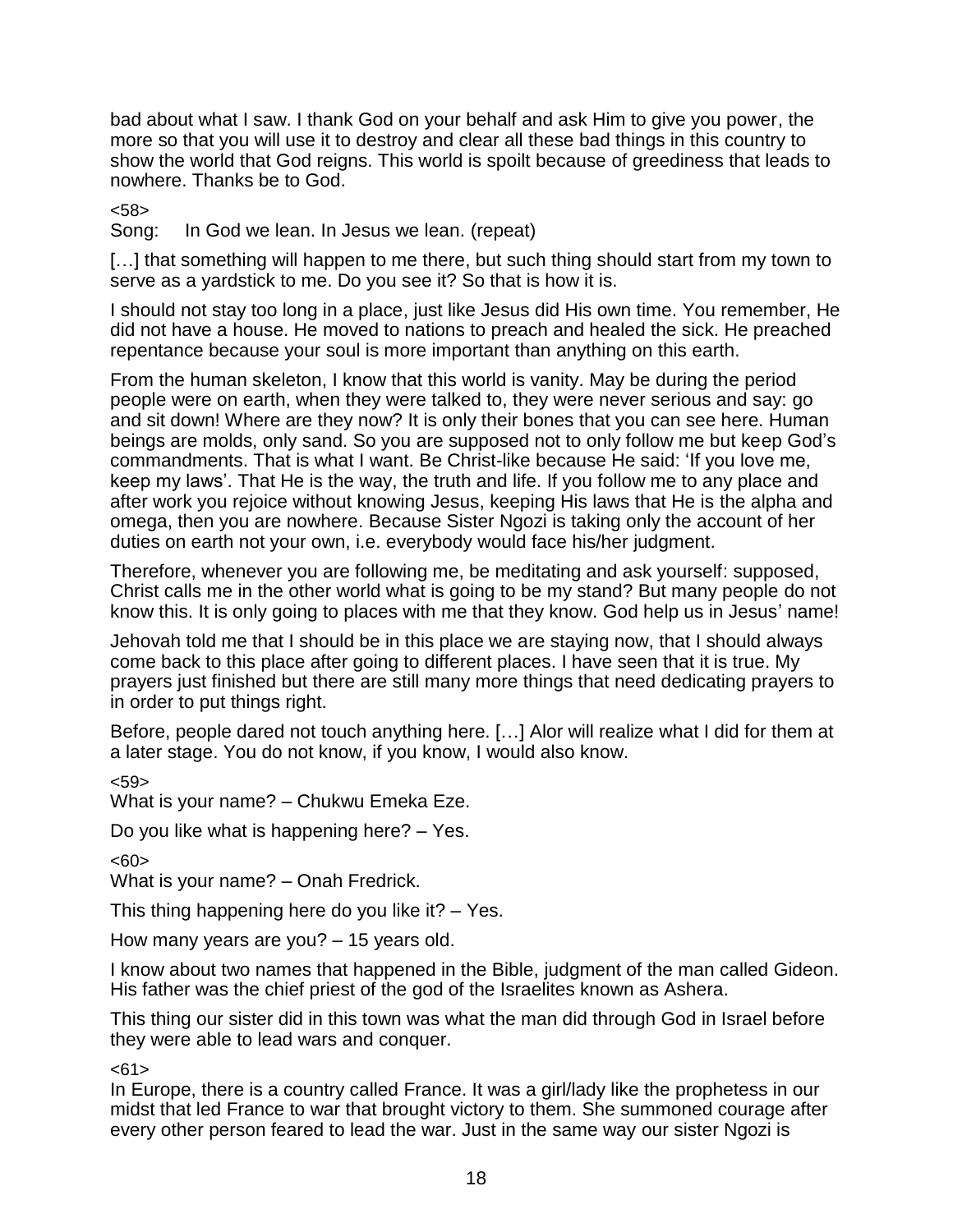sitting in the center, she did. Her name was Joan of Ark, Joan of Ark! Everybody. I used her to cite an example, told them that the one which happened in Ephesus that it was the people who brought out all the idols and gods and demanded that they be set ablaze. That was after St. Paul did a wonderful work in spreading the words of God. The words of God travel.

I read the place when I saw what was brought out from Reuben Onah. He gave up all those things. I think I got his name correct? – Yes.

Please, I would like that we use this period of rest and listening to tell you from a book what happened in Israel. That was why I said that I read what happened in Gideon but should witness the one taking place around me. I am reading from Judges, Chapter 6, from Verse 11-22:

Gideon's call […]. Praise the Lord! Luke 10:19.

# **2. 12th March, 1995**

 $< 62$ 

We are now at Ugbene Alor Uno. The tree you are now seeing is of the evil shrine. The tree is the converging place for the witches. They do all sorts of meetings on how to kill, take away people's heart etc. When Ngozi found all these things, she gave an order to cut it down which was done on two consecutive days. Before it fell, it was giving a strange noise.

My people, we had prayers in the church, went to the bush where we had discussions with Ngozi. We are back in the church. Now people are taking some rest, let us hear from one of our brothers who put in every effort to see that these things happened, and in the ways they should be.

# <63>

Brother! Now we are back from the bush, tell us your own perception about the whole event. Is there any discrimination between people in this town or between your town and other towns as a result of this Adoro?

Thank you very much. I very much thank God for the things that Ngozi did in this town, so do the youths as weIl. It seems as if there are two divisions in Alor Uno.

What is the cause?

It is the so called Adoro. They differentiate between the slaves and the freeborn as the case may be, although, since Ngozi Ogbu came, everybody is regarded as equals. No more discriminations.

Thank you.

 $< 64$ 

Those people described as foreigners, are they still here?

Yes. They have changed their religion and now rejoice in the Lord Jesus Christ. Yes, everybody. Thank you.

What is your word of advice for those who entertain fears from the enemies and intimidations citing, for instance, from what happened with the Police and the church members. Even though the whole thing favored the church which shows that the power of God is superior to Satan.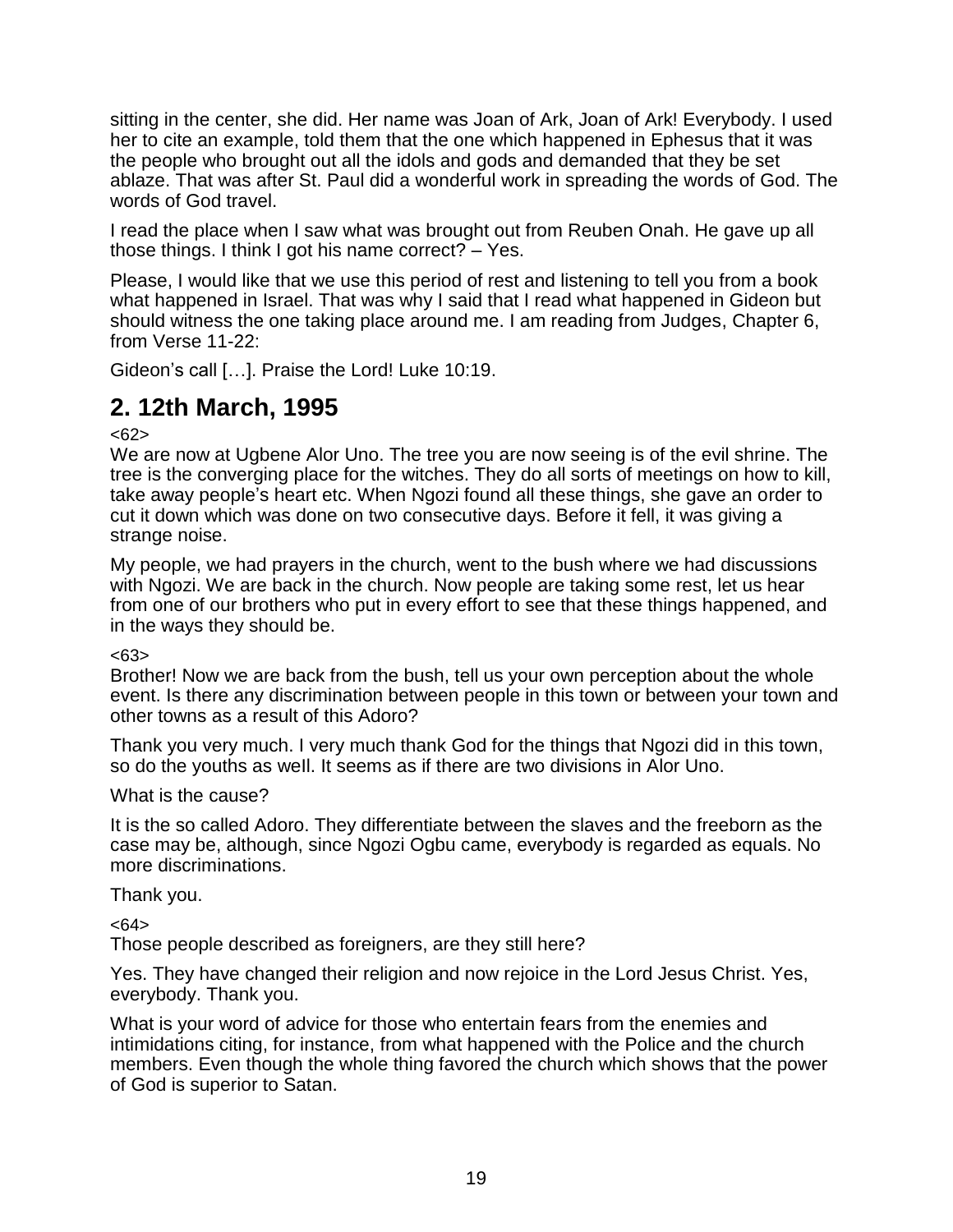What have you to tell the youths and the elderly people of this town concerning what has been happening in this town?

Thank you very much. The advice I have for Ngozi's followers including me is that which Christ told the Christians in the Bible, the Book of Luke. He said […].

#### $<65>$

God has already given us the support. You can see the multitude of people present at today's occasion. It is true that the army and the police were here, but the children were the only people who feared the situation. The police took and arrested the complainants and the opposing group members while the army left with shame.

I should tell them to be patient because it is difficult to carry the cross. The way to heaven is very tiny while that of the hell is very wide. And they should also understand that Christ faced the same problems while on earth. But it is clear that one reaps from the fruits of his/her labor. Sister Ngozi is leading us to the Promised Land (paradise). For years we have been living captivity of Adoro. But today you can see we are being hated, we are being marginalized. Nsukka, Ibagwa-Ani, Okpuje, Obukpa hate us. All the neighboring towns hate us. We cannot intermarry, we can't do anything because of this Adoro. But now we have been liberalized. So time will come when this place will be paradise just like in Jerusalem as was predicted by Sister Ngozi. People would be taking sands and holy water from this place. Now Okpuje indigenes have started taking holy water from here to their homes. Ibagwa and other neighboring villages hate us; today they come to collect holy water from here. We thank God for that. Praise the Lord!

## $<66$

What is your name? – Johnson Asogwa, an Onitsha based businessman.

Thank you very much Johnson.

<67>

Now you can see some patients who are waiting to receive salvation as the case may be. Now we want to know the story about our sister Caroline Eze.

Caroline Eze, tell us who you are? – I am from Enugu Ezike.

You are from there but you stay here. – Yes.

What brought you to this place today?

It seems that the family I belong to is doomed by sickness. They said that I should be sacrificed to the Adoro because of the link from my father to Adoro in the olden days. He had a land dispute with a man who invited the Adoro into the land case. There and then, trouble broke out. They said that I should go and live with Alor Agu man free of charge, no bride price because l am a sacrificed person to Adoro. I was sent to the place. It was when I heard that there is somebody in person of Ngozi (sister) who deliver people from satanic problems that I immediately ran down to this place.

Therefore, you need deliverance, and believe in Christ with prayers? Since you are here, do you feel happy? You do not fear anymore? – Yes.

Thanks.

<68>

This is the compound belonging to Sister Ngozi's brother, where she stays. His nickname is Young Ogbu.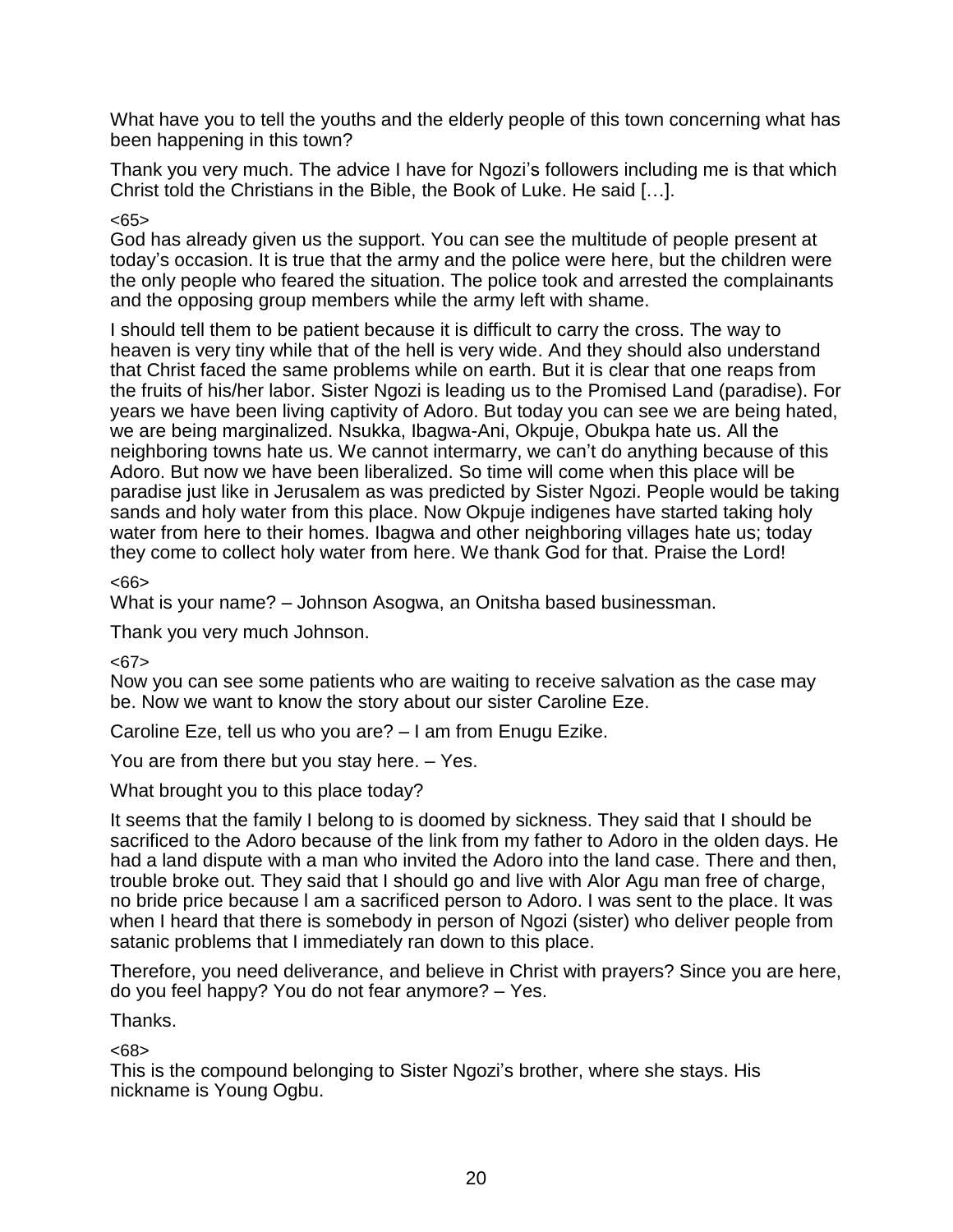The young Ogbu, I am Ngwu nwa Ayogu. My nickname is the Young. I thank God for the kind of things our sister does. Since she arrived, we have been feeling very happy. I mean her relations. We did not know that we have been in darkness until she came.

It was after she came that we knew God. In the beginning, we did not know that eventually we would be part and parcel of her church. We lived like that because the entire village where she belongs known as Umu Egbede did not believe in Christianity. We believed that once you attend the church you are no more protected by God. Therefore, we worshiped idols, did charms and went to wizards.

It was when she came back from her husband's place with some of her church members that she told us that 'there is something'. They were telling people whatever problems they had. If a person was sick, she would tell it to the person to the person's amazement. He/she would say the kind of a thing worrying him/her. Then she would say to the person that after prayers the sickness would disappear. If you kneel down in the church and pray, whatever is wrong with the person goes. We said that it is now we have life, i.e. life has come to be. She told us that the thing which she complained about would not save us.

She said that all those things shall be put away. It is some of these things which we do like - idol worshiping, going to the wizards that give us a lot of troubles and sicknesses. The witches through those things attack people. Thereby they demand to be worshiped after which the situation perishes. If you go to the fortune-teller, he would tell you to offer goat, dog, sheep and the rest of them to cure you, yet the sickness may not be cured.

But since Ngozi came and opened her church here, everybody sleeps fine every night. There is nothing like one problem or the other of any sort. Those things have stopped.

Now one goes to the market, gets her shopping fast or seIls her products very fast unlike in the past, when the witches go after people thereby retarding their progress. They have run away since she is here. We do not hear them anymore. We thank God for that. These things she is performing are good. In this our town, there are idols. We think that they are our God, not knowing that they kill us. She told us that those things are nothing, not God, that there is nothing more than God, the creator of this world. We said yes to her. She started cleansing this village Umu Egbede until they finished. In the beginning we thought she has killed us but since then everybody sleeps very fine. People as weIl feel very healthy.

She then proceeded to Alor, everybody supported the exercise except those who are enemies of progress. Our neighboring towns ran away from us. We did not know that there is a person who could do this work to the extent that all other towns hate us because of this shrine. Although it was put into place by the old generation, the people are now happy except the ones that do not want other people's existence. Therefore, we thank God for this work and still plead that the work should be intensified more.

It is clear to us that you understand the fact that this Ngozi brought blessing to this town where she was born.

Yes.

As an elderly man, we know that there are people who are the devil's instruments in that if this town is divided into four parts, we know that three quarters are Christians while one quarter is non-Christians and belong to the opposing side.

What have you to tell the aged people who do not accept Christ?